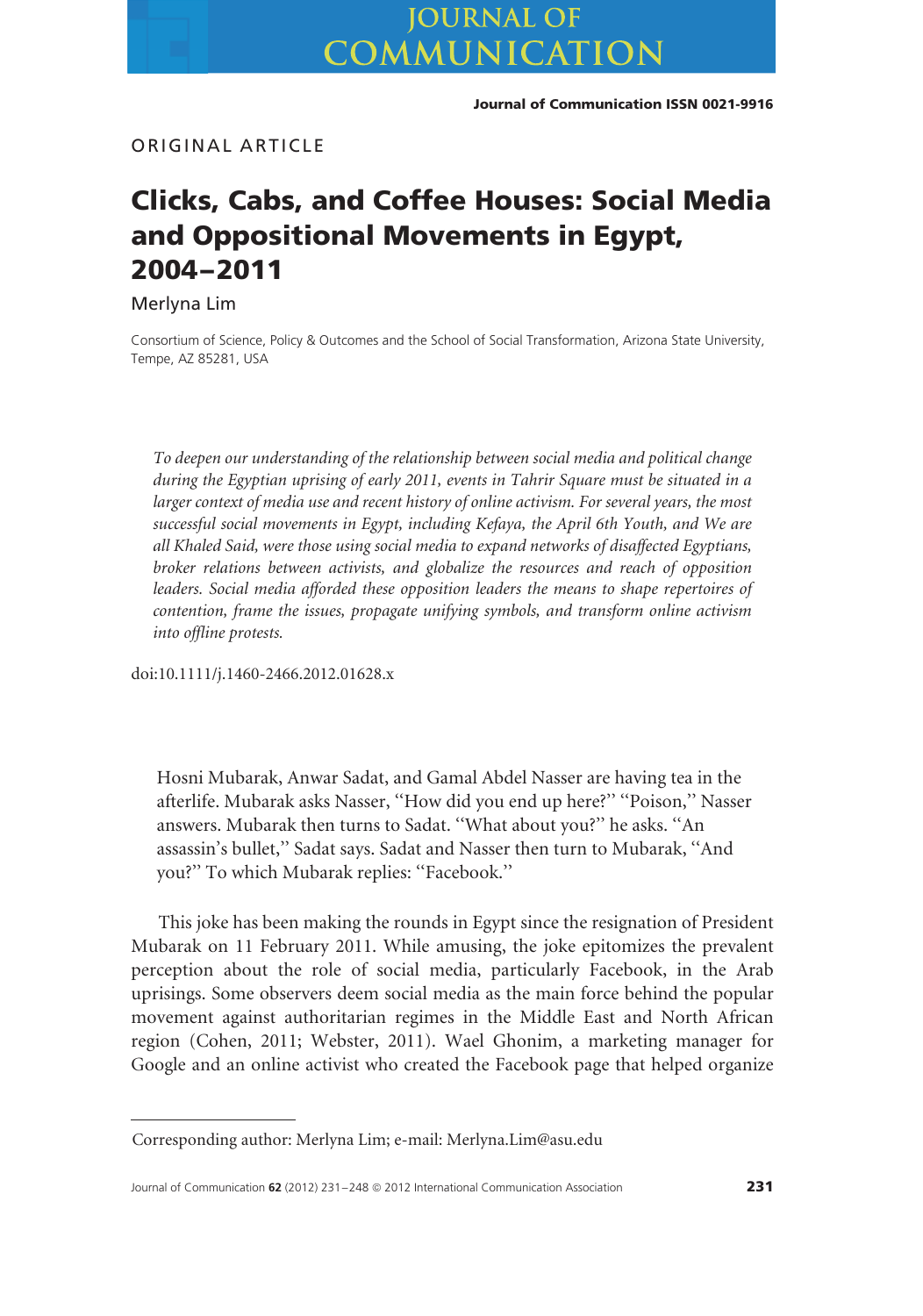the protest, called the Egypt uprising ''Revolution 2.0'' and said, ''I want to meet Mark Zuckerberg one day and thank him *...* if you want to liberate a society just give them the Internet'' (Cooper, 2011).

However, others dismiss the role of social media and argue that the revolution would have happened without the Internet and had little to do with Twitter and Facebook (Rich, 2011; York, 2011). These polarized opinions reflect ongoing debate over the impact of the Internet on politics and democracy. Techno-utopian scholars view the Internet's expansion in access to information and exchanges of ideas as enhancing political participation, civil society, and democracy (Hague & Loader, 1999; Kamarck & Nye, 1999; Locke, 1998). In contrast, techno-dystopians see the Internet as posing a threat to democracy through the ways in which governments and corporations use it to manipulate users and legitimize their identities (Barber, 1996; Fox, 1994) and by demeaning political discourse (Gutstein, 1999; Moore, 1999; Wilhelm, 1998). In *The Net Delusion*, Morozov (2011), for instance, argues that the Internet easily lends itself to the repressive control and the abuse of power by authoritarian governments.

It is an oversimplification to frame the Egyptian revolt exclusively as either a ''Facebook revolution'' or a ''people's revolution.'' People and social media are not detached from each other (Zhuo, Wellman, & Yu, 2011). To provide a context for understanding media use and recent history of online activism in Egypt, Figure 1 offers a timeline of the most important social movement actions, street protests, online mobilizations, policy successes, and strategic defeats for the Egyptian opposition. Informed by a wide range of scholarly sources, archival materials, and personal communications, this figure helps fill out the narrative of social media use and political change in Egypt. Most important, it illustrates that social media have been an integral part of political activism of the Egyptian for years, showing, for instance that 54 out of 70 recorded street protests from 2004 to 2011 substantially involved online activism. Hence, the power of networked individuals and groups who toppled Mubarak presidency cannot be separated from the power of social media that facilitated the formation and the expansion of the networks themselves.

To fully understand phenomena such as the Tahrir revolt, we need to look beyond the period of late January and early February 2011 and beyond Facebook and Twitter. Every moment has a history, including the Tahrir Square. The Arab uprisings were built on years of civil society movements in the region, online and offline. Although this article focuses specifically on Egypt, the Tunisian revolt did not happen instantaneously either. It also had deep historical roots in years in the hard work of Tunisian civil society and in the long established digital activism in the country, especially the vibrant activism of the online anticensorship movement (Randeree, 2011).

The genesis of online activism in Egypt can be traced to the rise of the Kefaya movement in 2004, followed by the emergence of oppositional activists in the Egyptian blogosphere. This was well before Facebook and Twitter became available in the country. By delving into the history of online activism in Egypt from 2004 to 2011 (Figure 1), my goal is to locate the actual role of social media in mobilizing populist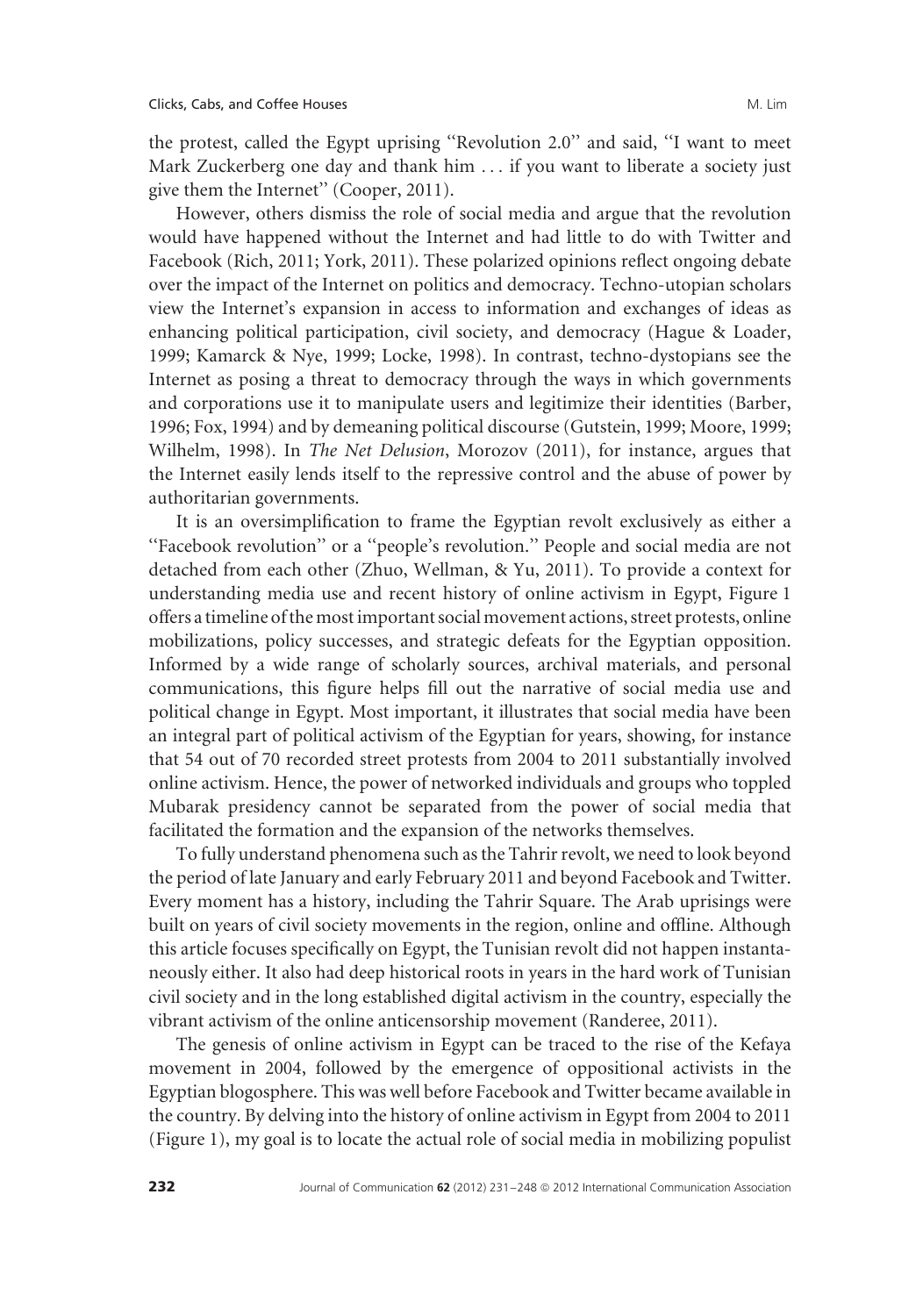

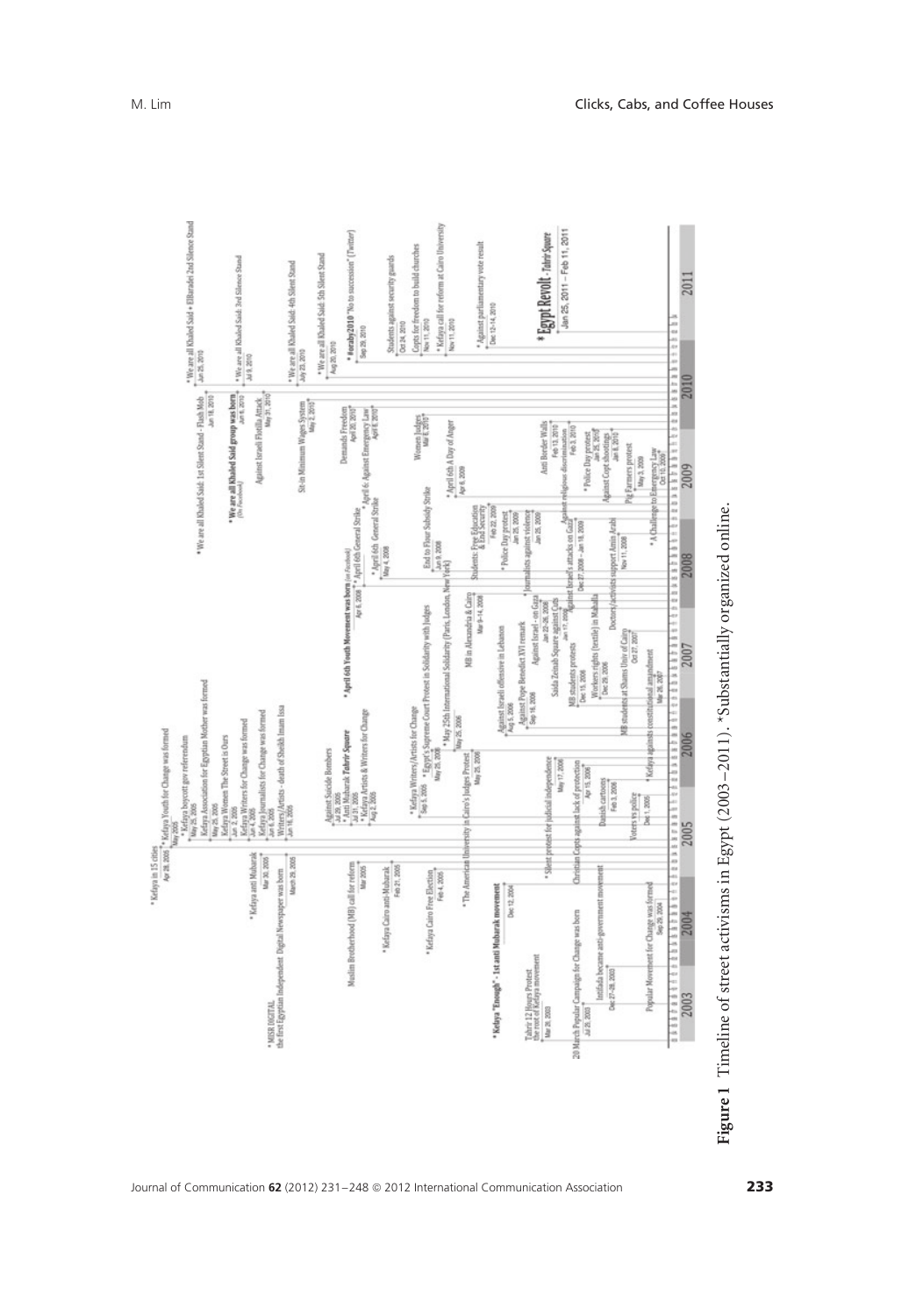movements over a broad geography and longer space of time. I contend that the role of social media in the Egypt revolt was not merely technological but also sociopolitical. Social media represent *tools* and *spaces* in which various communication networks that make up social movement emerge, connect, collapse, and expand.

#### **Grievances, movements, and social networks**

Social media were not the singular cause of the Egypt uprising and Arab Spring in general. Longstanding grievances concerning corrupt and oppressive government, growing inequalities, looming unemployment, and the rising cost of living were the roots for contention in the region. With comparatively lower political rights and civil liberties ratings (Freedom House, 2011), widespread perception of corruption (Transparency International, 2010), a quarter of the youth unemployed (World Bank, 2010), and consumer price inflation running over 10% (International Monetary Fund, 2010), most Egyptians shared common grievances.

But neither did these grievances alone explain the particular evolution of events during those critical weeks in early 2011. Historically, social and economic factor grievances alone have not created social movements (Buechler, 2000). Individuals only participate in collective action when they recognize their membership in the relevant collective (Wright, 2001). The degree of group identification appears to be a strong predictor of collective action participation (Stekelenburg & Klandermans, 2007). Such identification can only grow out of communication between individuals. For angry, unemployed youth to participate in an oppositional movement against Mubarak, she or he first needed to recognize that many other individuals shared the same grievances, the same goals, and a common identity in opposition to Mubarak.

Tilly (2004) defined social movements as a series of contentious performances, displays, and campaigns by which ordinary people made collective claims on others. Social movements, especially protests, can also be understood as networks of people brought together by a common goal or interest. Social movements as social networks can also be read in terms of an initial core composed of densely known clusters of stronger ties that then mobilizes weakly linked individuals, thus spreading discontent into a mass movement (Granovetter, 1973; McAdam, 1986; Tarrow, 1998).

Social media may be viewed both as *technology* and *space* for expanding and sustaining the networks upon which social movements depend. The Arab revolts exemplify how online social networks facilitated by social media have become a key ingredient of contemporary populist movements. Social media are not simply neutral tools to be used or adopted by social movements, but rather influence how activists form and shape the social movements.

#### **Youth, biographical availability, and social media**

With a population of 81 million, Egypt is the most populous country in the Middle East. Young people aged 15–29 make up one-third of the country's total population,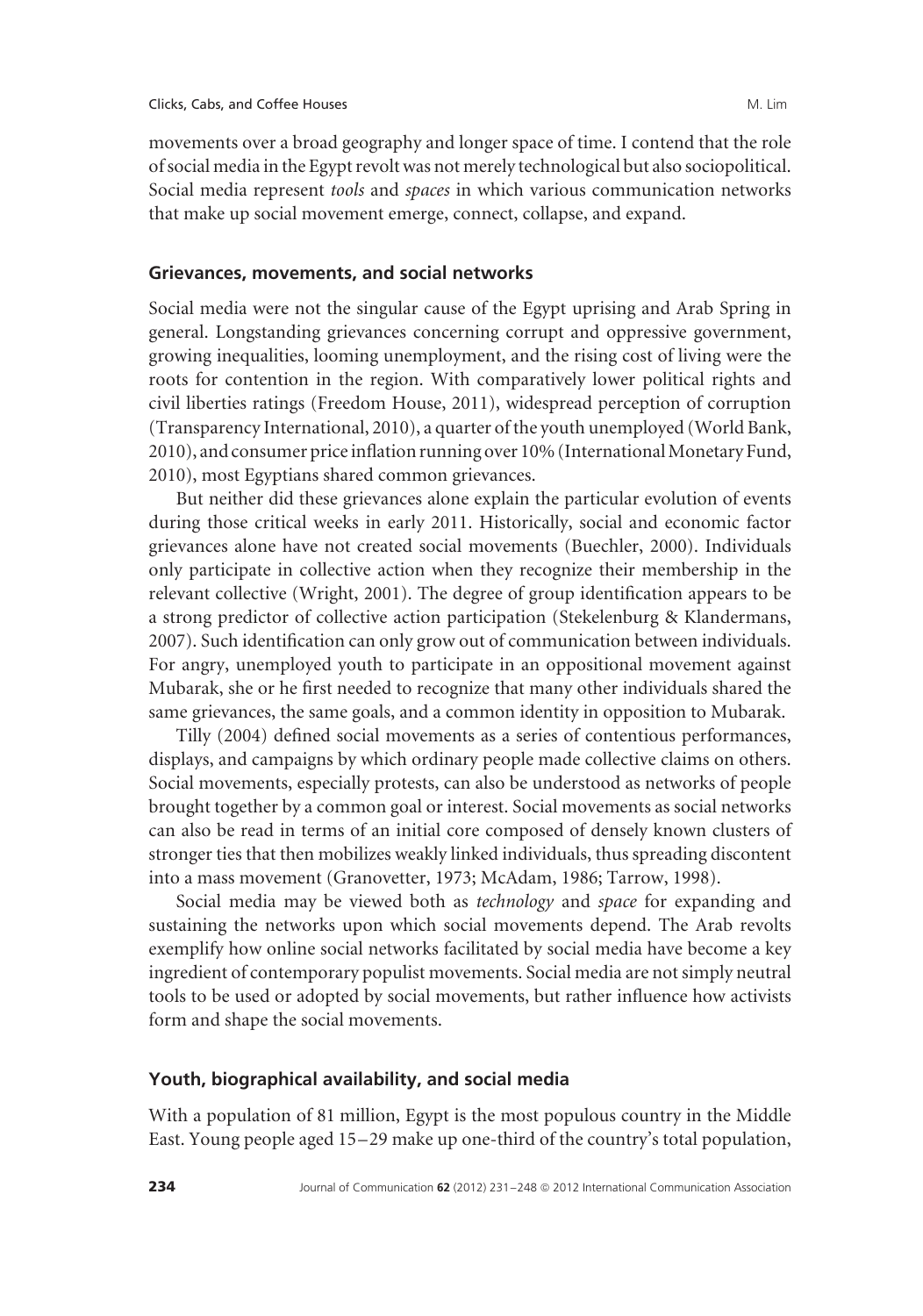about 23 million. This age group grew significantly in size from 1988 to 2011 and now exerts huge pressures on the labor market. Unemployment among the youth soared, reaching 24% by December 2010 (World Bank, 2010). Unemployment was greatest among university graduates (World Bank, 2008). About 45% of the population of Egypt lives in urban areas, with over 7 million in Cairo proper and 19.6 million in Greater Cairo, making it the third largest urban area in the Islamic world after Jakarta and Greater Istanbul (City Population, 2011; Demographia, 2011). Nearly three-fifths of the Cairo population is under 30 years old and unemployment rate among the youth in this city is higher than the national rate.

Studies on social movements show that *biographical availability* is an important factor in explaining variation in the mobilization of individuals (McAdam, 1986; Tindall, 1994; Tindall & Bates, 1998). Biographical availability can be defined as ''the absence of personal constraints that may increase the costs and risks of movement participation, such as full-time employment, marriage, and family responsibilities'' (McAdam, 1986, p. 70). Other studies suggest that younger people identify more highly with the movement and are more likely to participate in higher cost activities than older adults (Tindall & Bates, 1998). From this perspective, the majority of the Egyptian youth could be judged to have high biographical availability to participate in protests. But availability alone cannot fully account for participation. Mobilization depends on contact as well and this is where social media played their greatest role in the Egyptian uprising.

Social media usage among young urbanites in Egypt is high (Spot On, 2010). While the Internet penetration in Egypt is only 30%, in Cairo more than 64% of the household have Internet and 50% of Internet (dial-up) subscribers in Egypt are located in Cairo. With around 5 million Facebook users (Spot On, 2010), Egypt constitutes about 22% of total users in the Arab region and 78% of those aged 15 to 29 (Dubai School of Government, 2011). Facebook is the second most accessed Website in Egypt after Google and there are more Facebook users than newspaper readers (Spot On, 2010). YouTube is also very popular among the Egyptian youth. It ranks the fourth most visited Website. An estimated 150,000 to 200,000 videos were uploaded daily in 2008 (Egyptian Cabinet Information and Decision Support Center, 2010). These data suggest that social media are the media of urban youth. For Egyptian youth with their already high level of biographic availability, especially in Cairo, social media provided connections within and between opposition movements and both increased the likelihood of participation and the size of the movement as their networks expanded.

#### **Kefaya: Genesis of anti-Mubarak movement**

Kefaya's first rally in 2004 was the first street protest organized solely to demand that President Mubarak step down. Between 500 and 1,000 activists gathered in front of the High Court building trying to dispel the fears prevent Egyptians from publicly demanding the Mubarak step down. Protesters with yellow sticker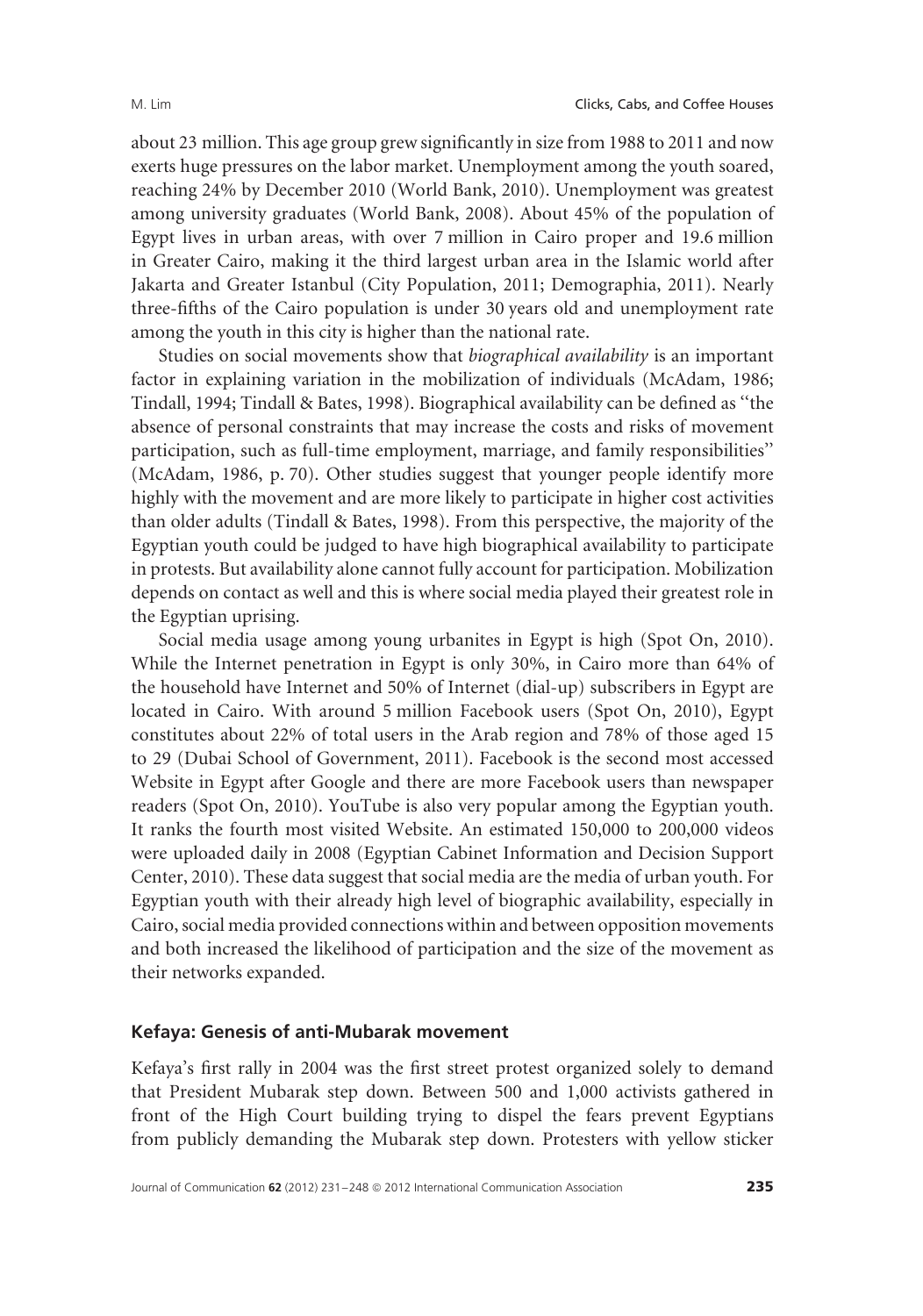emblazoned with ''Kefaya'' taped over their mouth remained largely silent. Literally meaning "enough," Kefaya is an unofficial name of the Egyptian Movement for Change (*el-Haraka el-Masreyya men agl el-Taghyeer*) (El-Ghobashy, 2005). Kefaya was founded in November 2004 in anticipation of the 2005 presidential elections by 300 Egyptian intellectual from various ideological background (Carnegie Endowment for International Peace [CEIP], 2010).

Many Egyptian activists, however, had been brought together even earlier during the second Intifada (Azimi, 2005). The protest in Tahrir Square on the first day of the U.S. invasion of Iraq in 2003 was as much about Mubarak's acquiescence to the United States as it was about the invasion itself (Azimi, 2005). Kefaya activists were able to turn this sentiment to an oppositional movement calling for the political reforms and the end to President Mubarak's rule.

The street protests in Cairo and Alexandria in 2005 and 2006 were organized to a significant degree online by Kefaya (Figure 1). The first anti-Mubarak movement in history, Kefaya was also the first oppositional nonpartisan coalitional movement that had neither physical headquarters nor permanent meeting place. It spread news, hosted online forums, and coordinated activities through its main Website, Haraka-Masria.org, and through MisrDigitial.com, which hosted ''Egyptian Awareness,'' the country's first independent digital newspaper. Wael Abbas, a human rights activist and one of the key figures of the 2011 Egypt revolt, began blogging about government repression, human rights abuses, and corruption, on MisrDigital.com in February 2005. The Kefaya movement also informed and inspired the emergence of youth activism online on Facebook and Twitter starting in 2008. In fact, the April 6th Youth Movement, one of the leading youth groups in the 2011 Tahrir revolt was partly comprised of Kefaya Youth for Change bloggers and activists.

#### **Kefaya's use of information and communication technology**

With its simple message, "enough," Kefaya was able to mobilize and embrace diverse groups including judges, lawyers, journalists, writers, workers, farmers, women, the youth, and even children (Oweidat et al., 2008). It united several political parties from various ideological backgrounds, including Islamist (such as the Muslim Brotherhood), communist, liberal, and secularist. Inspired by the Orange Revolution in Ukraine (Al-Anani, 2005), the movement was also able to carry peaceful street demonstrations that contrasted to the extremism that previously dominated the face of Middle East politics.

The initial success of Kefaya also resulted from the strategic use of information and communication technologies (ICTs) (Oweidat et al., 2008). Mobile phones and the Internet enhance a movement's capacity to coordinate activity, respond to challenges, and allow the movement to become less dependent to mainstream media in reaching the public (Lim, 2004; Van de Donk et al., 2004). This is particularly in countries with hostile, state-controlled media such as Indonesia under the Suharto regime (Lim, 2004, 2006) and Egypt under the Mubarak regime (Howard, 2010). Learning from the 2003 anti-Iraq War protests, Kefaya made use of e-mails and text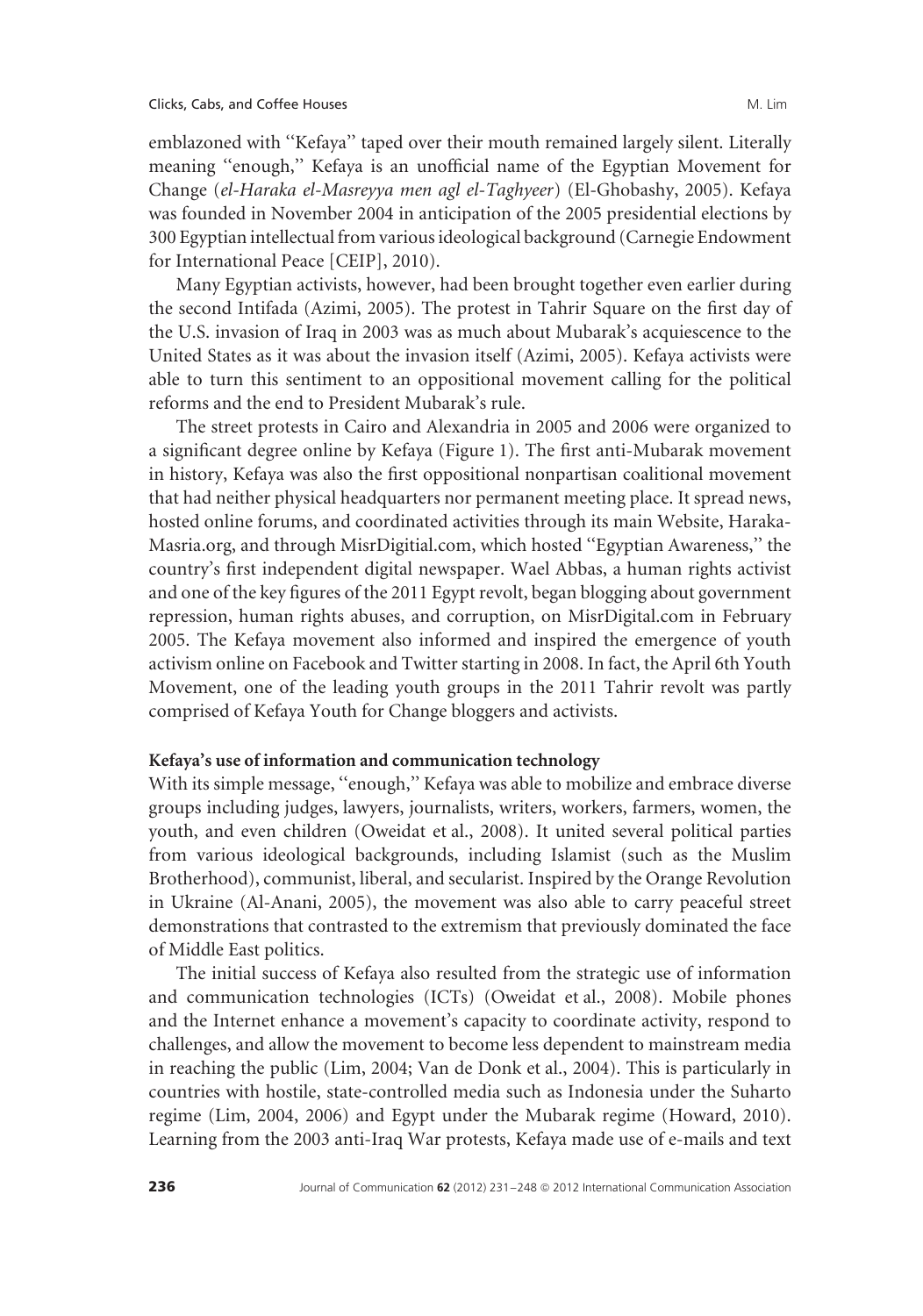messages to mobilize its rallies. It circumvented government control by publicizing its campaigns, circulating materials, and airing grievances online (Oweidat et al., 2005). This in turn contributed to a shared sense of purpose, and possibility—a critical factor in mobilizing protest (Bogad, 2005).

This process was amplified by Youth for Change within Kefaya. This group was intentionally created to reach the younger generation via the Internet and popular culture and to connect with Egyptian society at large by routinely linking online activism with street activism (Oweidat et al., 2008).

#### **Kefaya in the blogosphere**

The birth of Kefaya coincided with the beginning of blogging era in Egypt. There were only about 40 bloggers in Egypt prior to 2005. While few in number, these bloggers made up a vibrant alternative political sphere that was committed to individual rights and national unity (Radsch, 2008). By 2005, the number of bloggers had increased to about 400 and by September 2006 they jumped to more than 1,800 (Radsch, 2008; Zuckerman, 2006).

The online forums that were popular among activists prior to 2005 were replaced by blogs which quickly matured to provide the Kefaya movement with new opportunities. These blogs enabled Kefaya to expand what Tilly (1986, p. 4) has referred to as the ''repertoire of contention,'' that is, the range of strategies, methods, tools, and tactics that group members use to make claims on other individuals or groups. Kefaya made use of its members' and supporters' blogs before, during, and after the protests. The Internet and blogging were used in particular to amplify and extend conventional modes of social action. Blogs were used to mobilize street protests, to provide reports from the streets countering state-controlled media interpretations of the protests that sought to capitalize on conflicts or incidents occurring within in the protests (MIT TechTV, 2011).

In addition to campaigning, advertising, announcing, and reporting the movement and the scheduled protests, the emerging blogosphere created a space in which the inner circle of blogger-activists could deliberate freely among themselves. This further defined and constructed the movement's meaning for participants. The symbiosis between Kefaya and the blogosphere ''had created a new form of public engagement that was both subversive to the state and empowering to the public'' (Radsch, 2008, p. 8).

Before Kefaya, oppositional movements in Egypt were polarized along political and religious orientations. The Freedom and Justice Party of the Muslim Brotherhood party represented a right-wing Islamist perspective, while the Wafd and Al-Ghad (Tomorrow) parties reflected liberal secular ideals, and the Egyptian Communist Party was left-wing secularist. These groups were generally disconnected from each other. Blogging, however, brought together otherwise unconnected individuals with different ideologies and backgrounds and thus contributed to the expansion of the oppositional network. By linking to each other's blogs and by referencing or commenting on one another's posts, they created a *brokerage* (McAdam, Tarrow,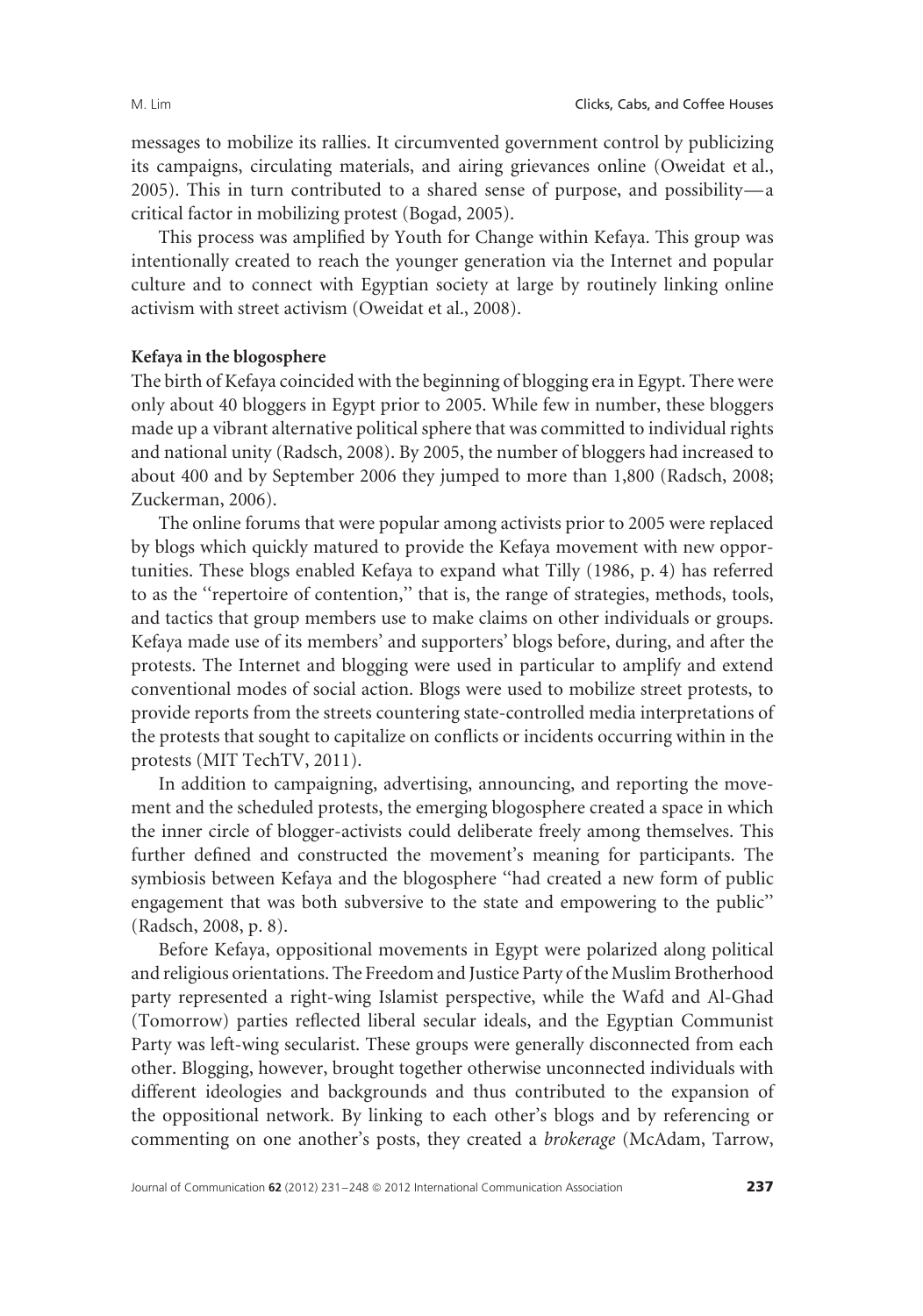& Tilly, 2001) that functioned allowed people to organize and assimilate their experiences as well as to deliberate in public ways that went beyond existing ideological boundaries (Lim, 2009).

#### **The decline of Kefaya**

Kefaya provided the important model of dissent, but ultimately failed to reach beyond a rather small group of intellectuals based largely in Cairo (Azimi, 2005; Shehab, 2005). While successfully labeling its movement with a simple message ''enough,'' Kefaya's narrative was elusive and abstract. It was dominated by discourse on human rights and democracy—focusing on judicial independence, labor issues, religious violence, discrimination, and women's rights. It was too far removed from the problems Egyptians faced on daily basis. Predictably, Kefaya struggled with fragmentation and conflicts from within its ranks and, according to online press accounts, was unable to find a middle ground between liberals and Islamists (El-Sayed, 2006).

There were also disputes over tactics between the generation of Kefaya members and the Youth for Change, especially over the use of ''vigilante street tactics'' (Azimi, 2005). Khaled Abdel-Hamid, one of the architects of these tactics, argued that going to the streets regularly and connecting with the ordinary Egyptians was the best way to reach young people. He stated, ''Our job is to link young people's daily problems to the government, to explain to people that they have certain rights and someone has responsibility to listen to their demands. The linkages are not intuitive to them. Our job is to uncover those links, to get the idea of reform on the table'' (Azimi, 2005). Older members of Kefaya, moreover, were criticized for having been co-opted by intellectual discourse that failed to translate into a more inclusive and understandable movement for regular Egyptians.

In spite of a significant increase in the number of blogger-activists between 2005 and 2007, conversations and ideas continued to be circulated only within an inner circle of activists and sympathizers. One reason, of course, was that the Internet still reached only about 10% of the Egyptian population. With such limited network, Kefaya found it difficult to survive the government's intimidation and overt attacks. These attacks included arresting bloggers. During the judicial reform protest in 2006, about 200 Kefaya activists were arrested (MIT TechTV, 2011). Activism in the streets, common during Kefaya's first year, became less frequent and by the end of 2006 Kefaya has largely disappeared from the streets, shifting instead to closed rooms and satellite channels (El-Sayed, 2006). Although Kefaya had taken advantage of regional/global media such as AlJazeera, its use of the limited Internet was not enough to fight against the state-controlled mainstream media. By 2007, the movement was in decline (Figure 1).

#### **Post-Kefaya online activism**

Even though Kefaya itself became inactive, its bloggers continued to communicate, deliberate, and spread information online. As observed by Radsch (2008, p. 8), ''While Kefaya may have nurtured the growth of the blogosphere during the activist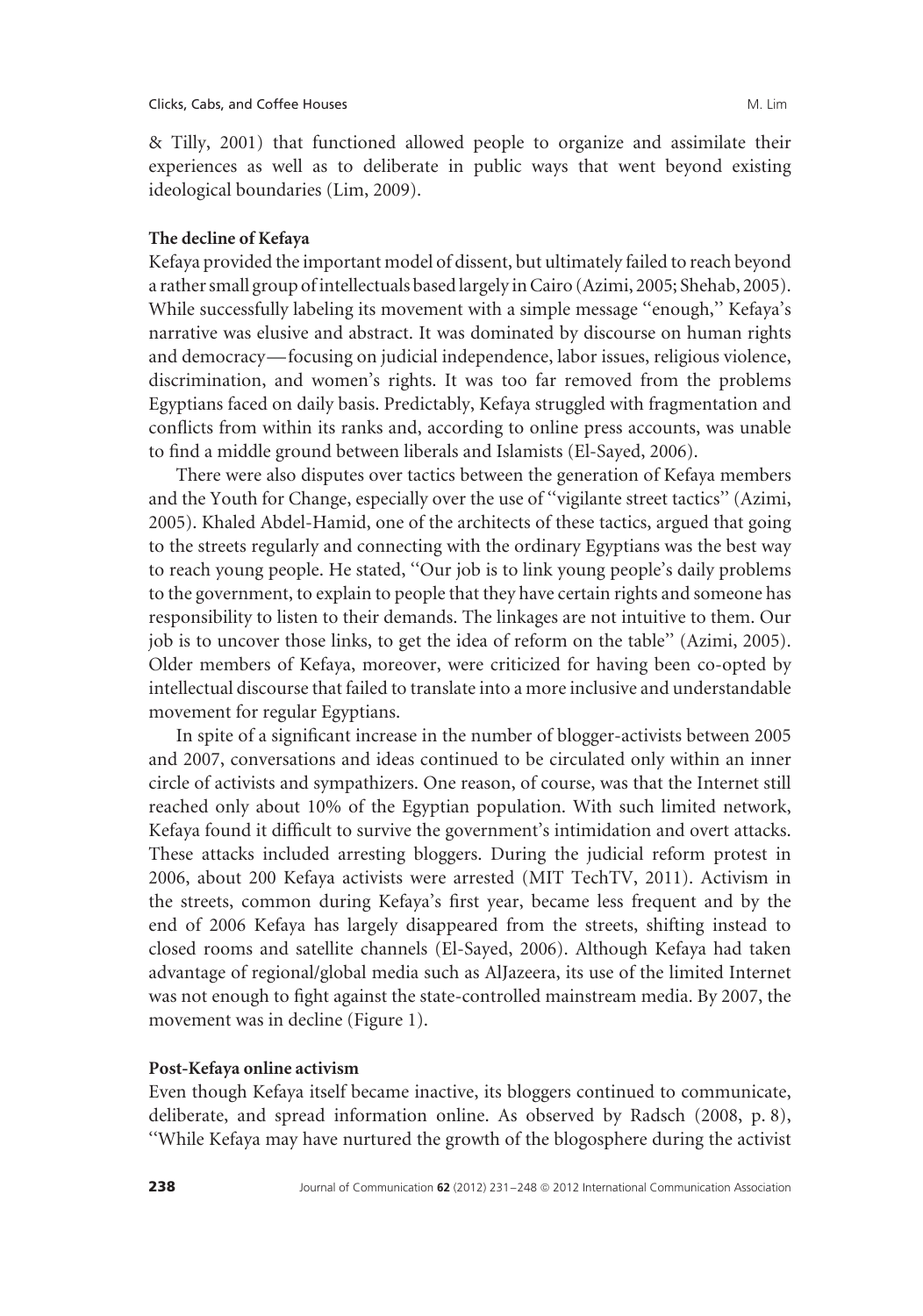phase, its decline as a political force did not coincide with the decline of blogging.'' The number of bloggers continued to grow as street protests were deemed illegal and police brutality became widespread.

But by late 2007, the crackdown on Kefaya and Muslim Brotherhood was extended to the blogosphere (Lynch, 2007). Bloggers were now arrested not for their street activism, but rather for content of their blogs. The arrest of 24-year-old Kareem Amer in November 2006 marked the beginning of what has been termed as Egyptian state's ''War on Bloggers'' (Younis, 2007). This war further ignited the resistance and helped shift the discussions in the blogosphere from the intellectual discourse on democracy and human rights of Kefaya to a more tangible issue, the torture and abuse of Egyptian citizens. Bloggers started publicizing stories on Egyptian police brutality by posting videos and photos of torture on their blogs. Wael Abbas' Misr Digital blog quickly became the main repository of such materials. By 2009 Egyptian bloggers constituted the largest single structural cluster in the Arabic blogosphere (Etling, Kelly, Faris, & Palfrey, 2010).

#### **The April 6th Youth Movement: Joining labor and reaching apolitical youth**

The April 6th Youth, named for its call for a general strike on April 6, 2008, represented young Egyptians of varying political orientations and was the first opposition group to make use of Facebook (April 6th Youth, 2011). The group itself was formed in 2007 in response to the resurgence in the Egyptian labor movement (MIT TechTV, 2011; Wright, 2011). Organized labor had once been an important force but had been repressed during the Sadat and Murbarak regimes. However, massive labor protests came back on stage in 2004, arguably triggered by the emergence of Kefaya movement in the same year (CEIP, 2010). On December 7, 2006, a wildcat strike of 24,000 workers broke at Misr Spinning in El-Mahallah El-Kubra. The strike triggered a wave of labor protests across Egypt, making it the biggest protest movement since the 1950s (Bassiouny & Said, 2008; Geiser, 2010; Lynch, 2011). These protests were important not only for their size and inclusiveness, but also because other anti-Mubarak street protests had been suppressed following the decline of Kefaya, the renewal of the Emergency Law, and the escalation of police brutality.

Ahmed Maher, the founder of the April 6th Youth movement, became a labor activist in 2007. His goal was to expand the labor protest into a broader popular movement, spreading the strikes and transforming them into general prodemocracy movement (MIT Tech TV, 2011). However, when labor strikes were quashed, Maher then turned to the Internet as an alternative vehicle for mobilizing dissent (Wright, 2011). In March 2008, Maher and friends created the April 6th Youth Movement's Facebook group to support the workers in El-Mahalla El-Kubra (Kirk, 2011), an industrial town who were planning to strike on 6 April 2008. The group was later transformed to become the most dynamic anti-Mubarak movement.

While it differed in strategy, this youth movement was very much rooted in the earlier Kefaya movement. Several leaders of this youth movement had been part of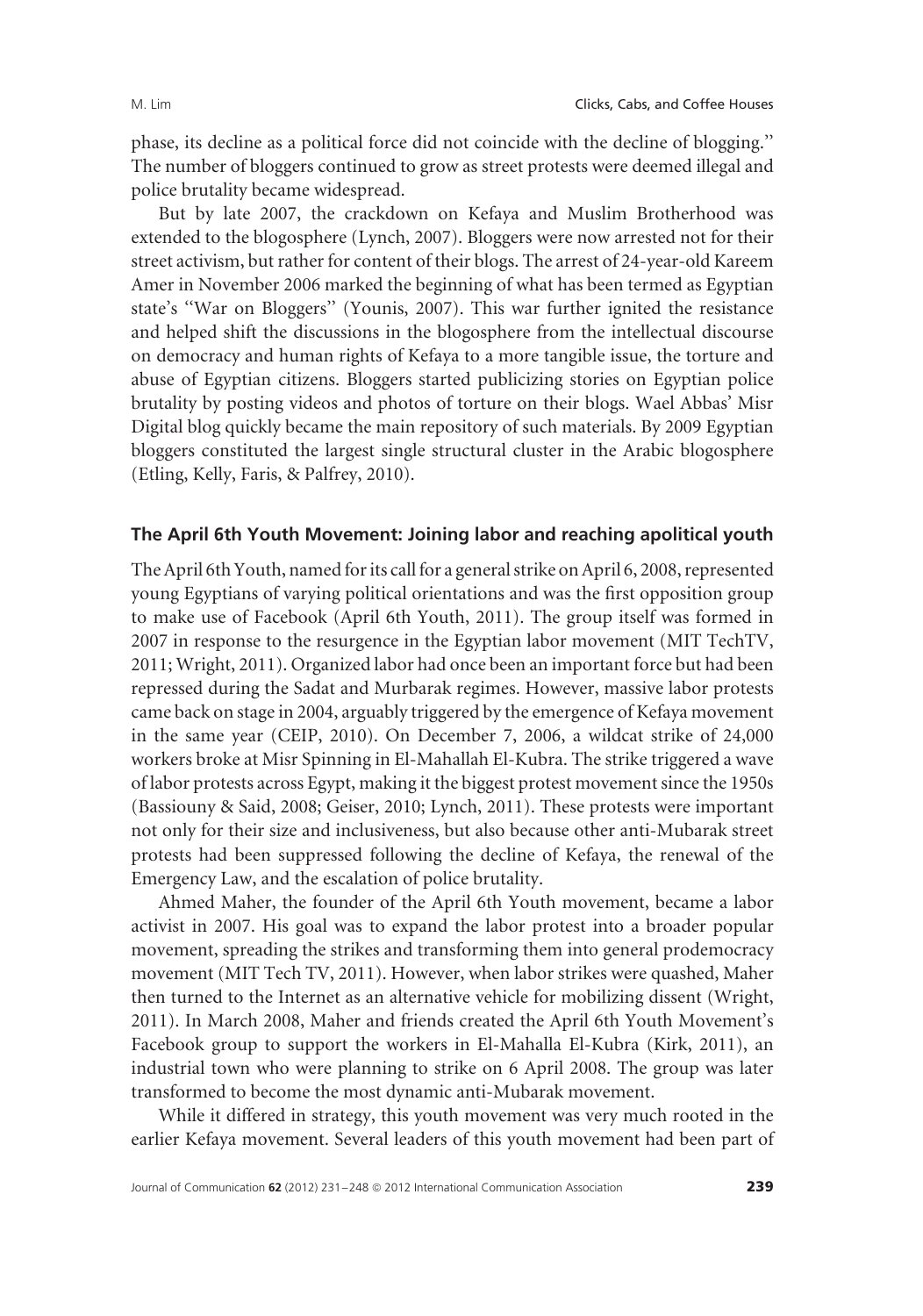Kefaya. Ahmad Maher, the founder and a leading organizer of the April 6th Youth, began his political engagement in 2005 by joining Kefaya as one of the Youth for Change organizers. Waleed Rashed, another founder of the movement, also had been involved in the earliest wave of Kefaya protests. Meanwhile, Mohamad Adel, the movement's spokesman, was arrested during the Kefaya protest in Tahrir Square on 15 March 2007 (Nicoducaire, 2007).

#### **Embracing Facebook and introducing Twitter**

The April 6th Movement carried on the strategy of Kefaya Youth for Change with its effective use of blogs, Flickr, YouTube, e-mails, and text messages. The two important tools it added were Facebook and Twitter, making April 6th Youth Movement one of the very first Egyptian groups strategically employing Facebook for social movement. The group started with only 300 Facebook users who were invited through e-mails, but within 3 days the number grew to 3,000 (MIT TechTV, 2011). Many of the April 6th Movement's early protests did not draw massive participations (see Figure 1: April 6th General Strike, A Day of Anger, Police Day protest, Against Emergency Law). Its first strike on 6 April 2008 brought a harsh response from the police. Nonetheless, the strike was arguably responsible for shutting down daily activity in parts of Egypt and was clearly successful in drawing national and international attention (Faris, 2009).

The Movement's Facebook group had grown to 70,000 members by early 2009, a remarkable figure given that the total number of Facebook users in Egypt at that moment was less than 900,000. Most of these members had not been politically active before. Ironically, it was the arrest of the movement's cofounder, Esraa Abdel Fatah, that catapulted membership to new heights. The detainment drew the attention of some in the mainstream Egyptian media and helped popularize the movement. Some youth joined the group for its political message, but most, clicked ''join'' because it was trendy to be in the group led by ''Esraa the Facebook girl'' (MIT TechTV, 2011). She was a symbol of political resistance, but, more importantly, she had become a digital celebrity for urban youth. It was this ability to draw media attention that incited the crackdown and subsequent strikes were not as successful, as evidenced by a failed strike in April 2009 (Faris, 2009).

Through Facebook, the April 6th Movement had transformed the oppositional movement to be more inclusive and to embrace participatory culture. Many young Egyptians joined the group, not because they were political to begin with, but because they were curious or because friends asked them to join. Some joined simply because clicking is easy. This large online presence, however, did not translate into offline political action. Some observers argued that the movement's message did not resonate with a sufficient number of Egyptians and that not enough on-the-ground organizing had been done (Faris, 2009). In other words, the April 6th Movement failed to offer a unifying political narrative. It also failed to reach more audiences beyond its Facebook page. Elsewhere I argue that *intermodality*, the overlapping of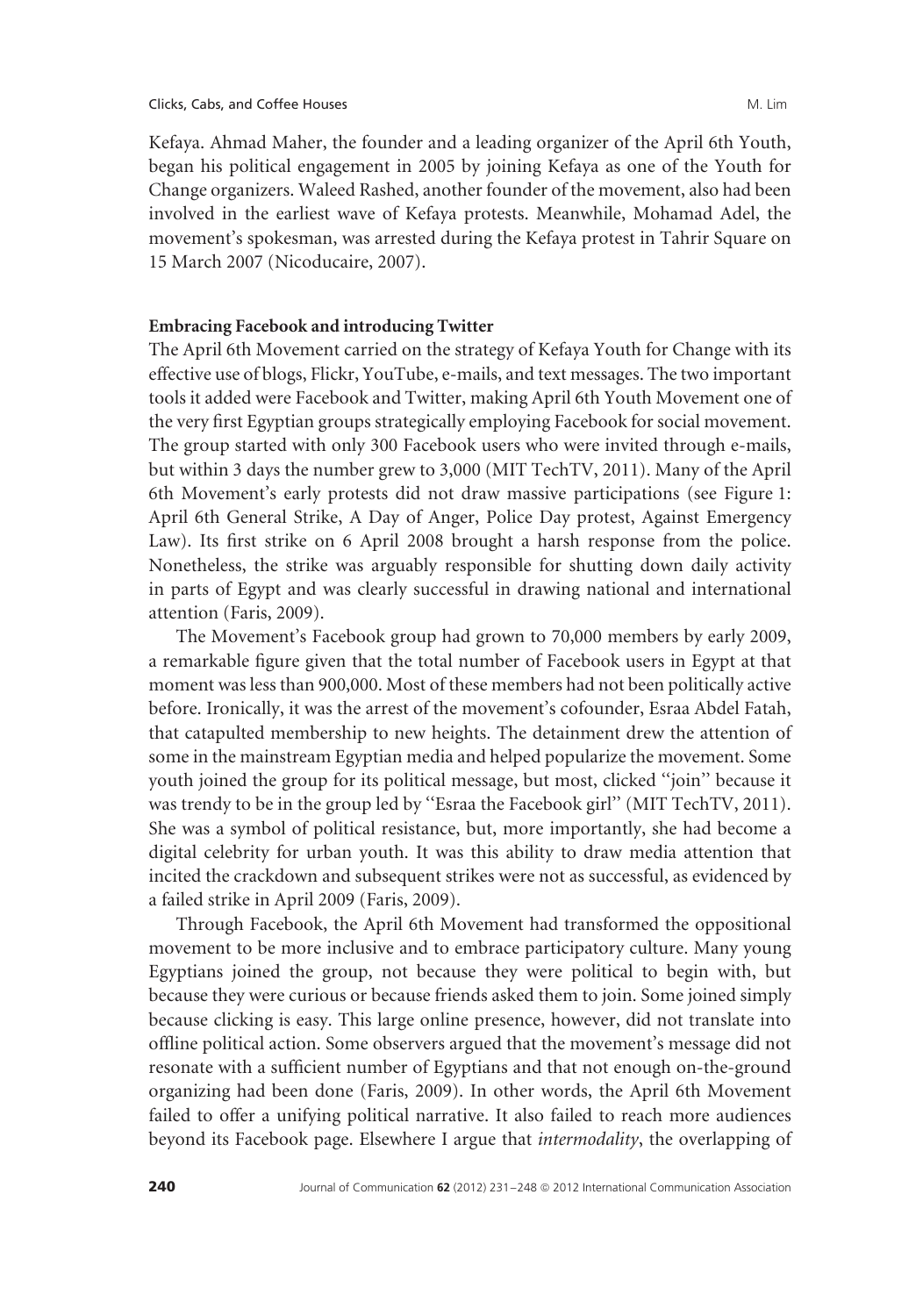networks of various media is necessary for a social movement to move beyond its online following to a larger audience (Lim, 2005).

April 6th Youth Movement had also reportedly learned about Twitter from protestors in the Iranian revolt and became the first opposition group to employ in Egypt. In September 2010, they utilized the "#orabi2010" hashtag to recruit and mobilize the Orabi (''No to succession'') demonstrations to protest President Mubarak's plan to hand power to his son Gamal. Although the Twitter effort was able to circumvent tracking by police, it was not successful in generating a wave of mass protest. Nonetheless, it did successfully introduce a new tactic into the landscape of activism in Egypt and thus contributed immensely to the future of digital activism, particularly in the 2011 revolt that was now only months away.

## **We are all Khaled Said: Iconic figure, shared emotion, and shared identity defining**

The launch of Arabic Facebook in 2009 had catapulted the Facebook users in Egypt from approximately 900,000 in January 2009 to nearly 5 million in late 2010. (The Telegraph, 2009; Wright, 2011) The Facebook group ''We are all Khaled Said'' emerged in the midst of this growth in June 2010. This group was created to bring the death of Khaled Said—a handsome, educated, middle-class young Egyptian—into public attention. On 6 June 2010, a 28-year-old Said was seized by the Egyptian police at an Internet cafe in Alexandra and beaten to death in the street (Wright, ´ 2011). The police had initially claimed that Said was involved in drug dealing and that his death was drug-related. Online sources suggested a different story. Said was reportedly targeted because he was in possession of video footage showing police officer sharing the spoils of a drug bust (Chick, 2010). Graphic images of his facial injuries were circulated on blogs, Facebook, and Youtube to support this story.

We are all Khaled Said quickly became the most popular dissident Facebook group in Egypt. Its administrator called on followers to go to the streets of Alexandria and Cairo to protest Said's brutal murder. And so they did. Large numbers took to the streets carrying posters juxtaposing pictures of a smiling Khaled Said in a gray sweatshirt with a hood and of his battered corpse (Wright, 2011). From June to August 2010, the group held five silent protests involving thousands of Egyptians, including the 2005 Nobel Peace Prize laureate Mohamed ElBaradei (Figure 1).

''We are all Khaled Said'' was not the first group to organize resistance to the Mubarak regime. As we have seen, previous movements that had already created a basis for a mass political action. Indeed the story of Khaled Said can also be read as a culmination of the longstanding online campaign against torture waged on blogs such as Wael Abbas's *Egyptian Awareness*, Nael Atef's *Torture in Egypt*, and *Bloggers Against Torture*. However, the critical new important element introduced by the ''We are all Khaled Said'' movement was a strong symbolic representation, an iconic figure to fight against the authorities. The story and images of the torture of Khaled Said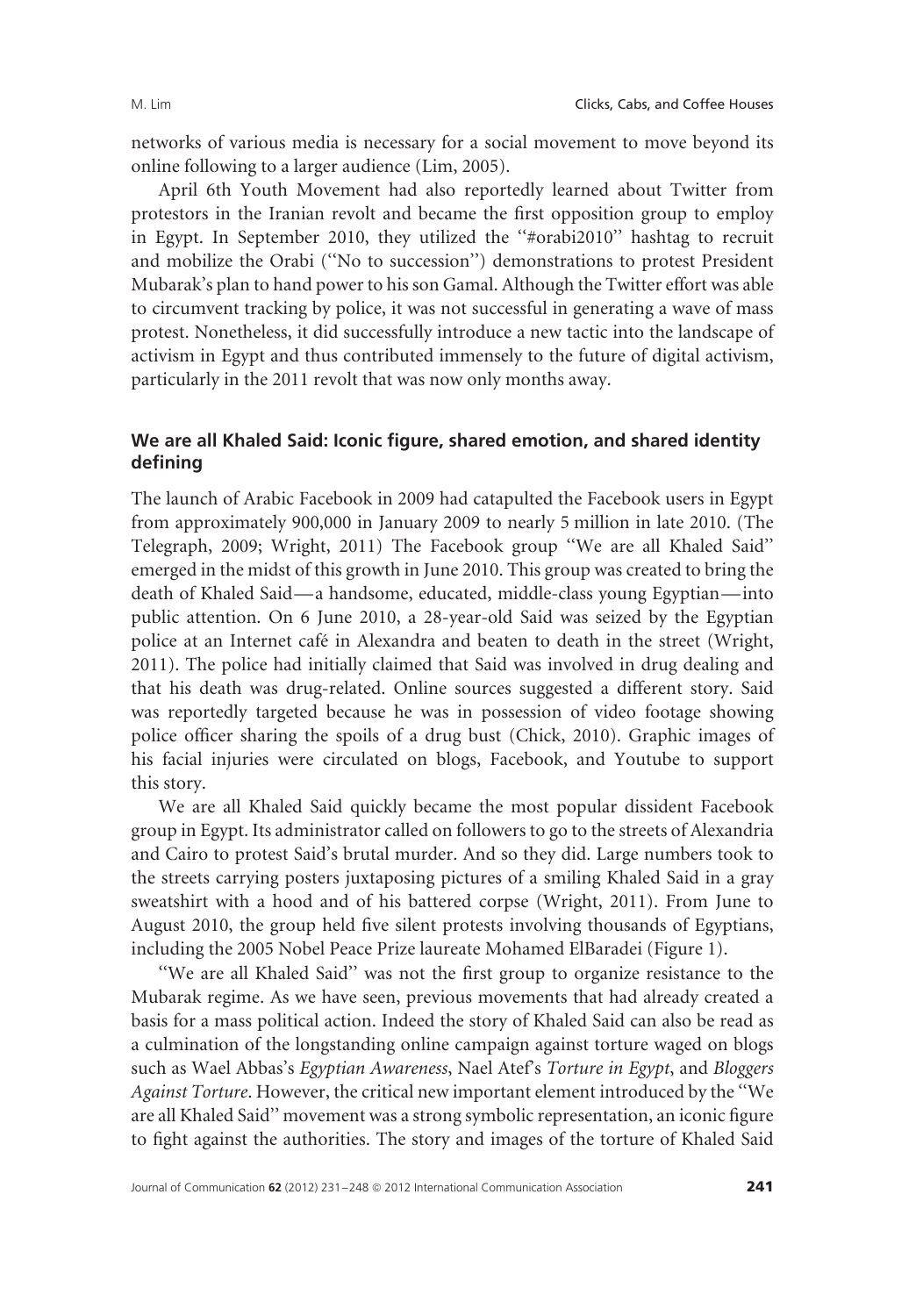personified the injustice and brutalities of the Mubarak regime and thus intensified the emotion of the oppositional movement. The chilling ''juxtaposition of pictures of Said alive and dead'' put a face on what living under Mubarak's Emergency Law one's entire life might mean (Eltahawy, 2010, para. 14).

Social networks are crucial for mobilization, but injustices that provoke shared resentment and anger are often necessary to overcome barriers of fear and trigger actual participation in collective action and social movements (Yang, 2007). The death of Khaled Said as a martyr was just such a trigger. The group was able to unify its followers by providing a solid ''schemata of interpretation'' that enabled individuals ''to locate, perceive, identify and label'' what had happened (Goffman, 1974, p. 21). By propagating the message that ''We'' are all Khaled Said, the group was successful in identifying who the ''we'' was who could make change.

This collective identity was characterized by a sense of shared victimization as well. The group endorsed ''frame amplification'' that fortified the negative identity of their target, Mubarak (Gamson, 1992, p. 135). Through Facebook, the group effectively overcame the political resistance to disaffected youth and engaged those who did not care much about politics, such as the soccer fans who were among the most organized participants in the 2011 demonstrations (Dorsey, 2011). In other words, Facebook facilitated the expansion of the oppositional movement beyond strong network ties to include individuals with weaker ties to the movement and to each other. This is consistent with previous findings illustrating how digital technologies help maintain strong and weak network ties for political mobilization in Islamic countries (Howard, 2010).

#### **Tunis, Twitter, cabs, and coffee shops**

Tahrir Square had been the site of protests before 25 January and indeed protests had occurred previously on that day. National Police Day, which falls on January 25, had been the occasion for annual protests. For example, the April 6th Youth Movement organized a ''Day of Mourning'' through Facebook to protest torture and police brutality on 25 January 2010. These protests, though, were never explicitly focused on overthrowing the regime. The Tunisian revolt refocused the Egyptian oppositional movement on the goal of overthrowing Mubarak and fueled hopes that such a goal was possible. Ahmad Maher of the April 6th Youth Movement said ''After the revolution in Tunisia, we are able to market the idea of change in Egypt. People now want to seize something'' (Fleishman, 2011).

The April 6th Youth Movement made the first call for participation in the 25 January protests on various social media and cooperated closely with We are all Khaled Said Facebook group. Online posters, banners, and viral videos were disseminated on Facebook, e-mails, and blogs. The hashtag #Jan25th was used to mobilize protesters on Twitter. When Wael Ghonim invited We are all Khaled Said's followers to protest on January 25, more than 50,000 clicked ''yes'' (Wright, 2011, p. 33).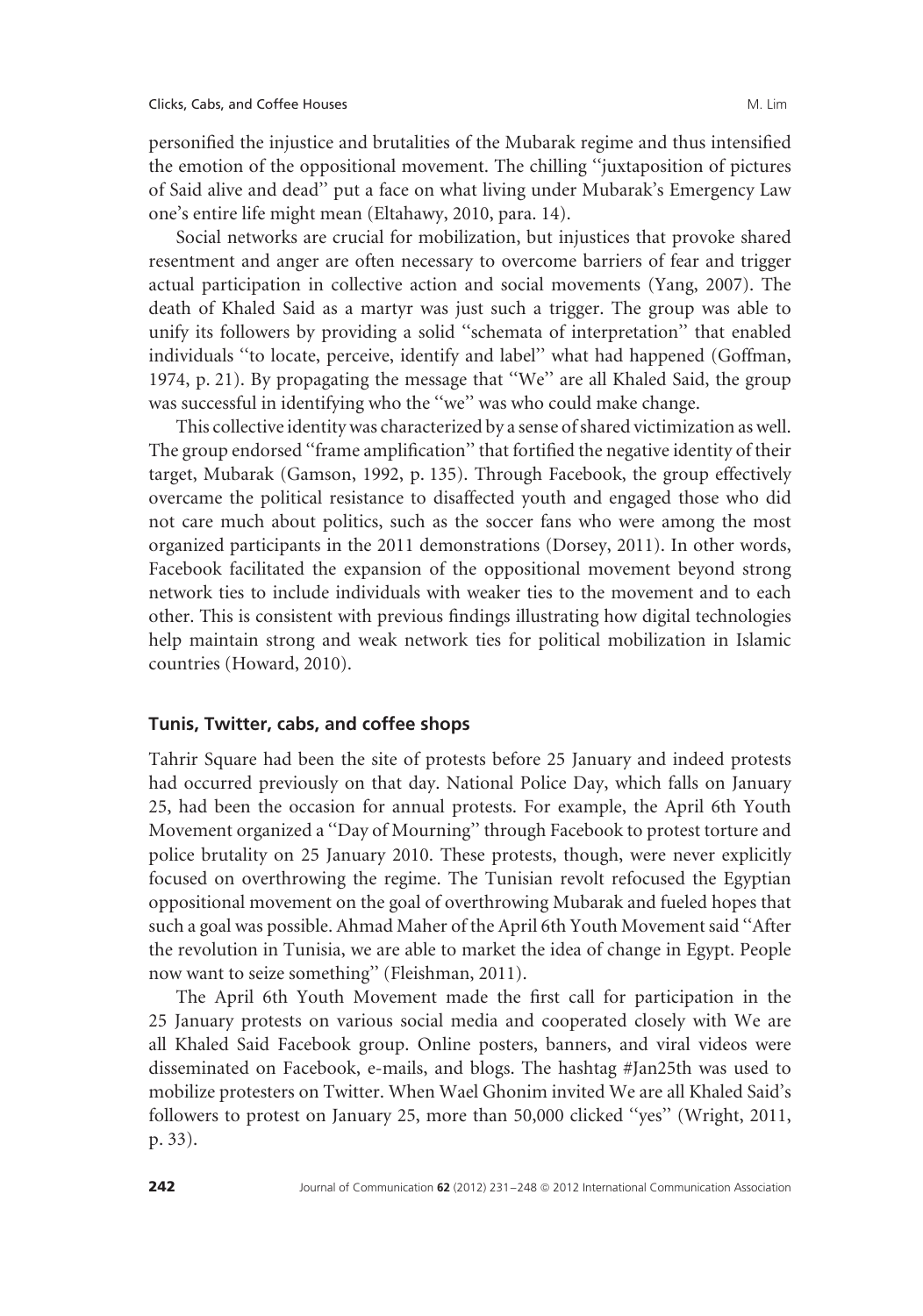In days leading to 25 January, mobilization efforts were geared toward reaching regular Egyptians through text messages and offline means such as flyers, pamphlets, and words of mouth. The April 6th Movement disseminated 20,000 flyers before the protest. Taxi drivers were as important as Facebook in spreading the word to potential demonstrators. Waleed Rashed, the co-founder of the April 6th Youth Movement, said that he started ''informing'' taxi drivers about the #Jan25th protest as early as 15 January:

Every time I was in a cab, I would call Ahmed on my cell phone and talk loudly about planning a big protest in Tahrir Square for January 25th, because I knew that they couldn't stop themselves talking about what they'd overheard. Eventually, on January 23rd, a cabbie asked if I'd heard about this big demonstration that was happening in two days. (MIT TVTech, 2011)

Similar stories were told during the overthrow of Suharto in Indonesia in 1998. Cabs and food vendors functioned as hubs through which information flowed to and from the Indonesian student movement, (Lim, 2006). In Egypt, the cabs and coffee shops of Cairo played a significant role disseminating information about the Tahrir protests. Along mosques and soccer fields, these network nodes reached many people both at the center and the fringes of urban areas. The political resistance developed by a small group of young activists, the social media elites, was thus disseminated to a wider urban society through informal networks (Zhuo et al., 2011).

By 25 January 2011, the oppositional network was large enough, the unifying repertoire of contention was identified, the metanarrative of the movement was strong, and the connection between online activism and the streets of Cairo was established. The first day drew a crowd of 80,000. Subsequent protests grew continually larger and larger. After the successful first day, activists had to sustain the movement and survive the crackdown and physical attacks from the authorities. Groups such as Muslim Brotherhood's Youth Wing and other political activists and parties are key in mobilizing, online and offline. The Muslim Brotherhood had refused to join officially, but members participated as individuals. Their experience in surviving the Mubarak regime and in providing social services to Egypt's poor was essential in holding the revolution's infrastructure together (Kirk, 2011). In addition, the role of Cairo militant soccer supporters was also important. Their experience in regular battles with security forces and rival fan groups had given them a resilience from which benefitted other protesters at Tahrir square (Dorsey, 2011).

Mobile phones and the more traditional media were extensively used to communicate and coordinate protests. Activist leaders and average participants used Twitter, Al Jazeera's social media feeds, and the interactive Websites of CNN and the BBC to reach beyond Tahrir square to a global audience. They globalized the movement and won international support to protect and sustain the uprising. Social media, especially Twitter, and global media allowed a worldwide audience to listen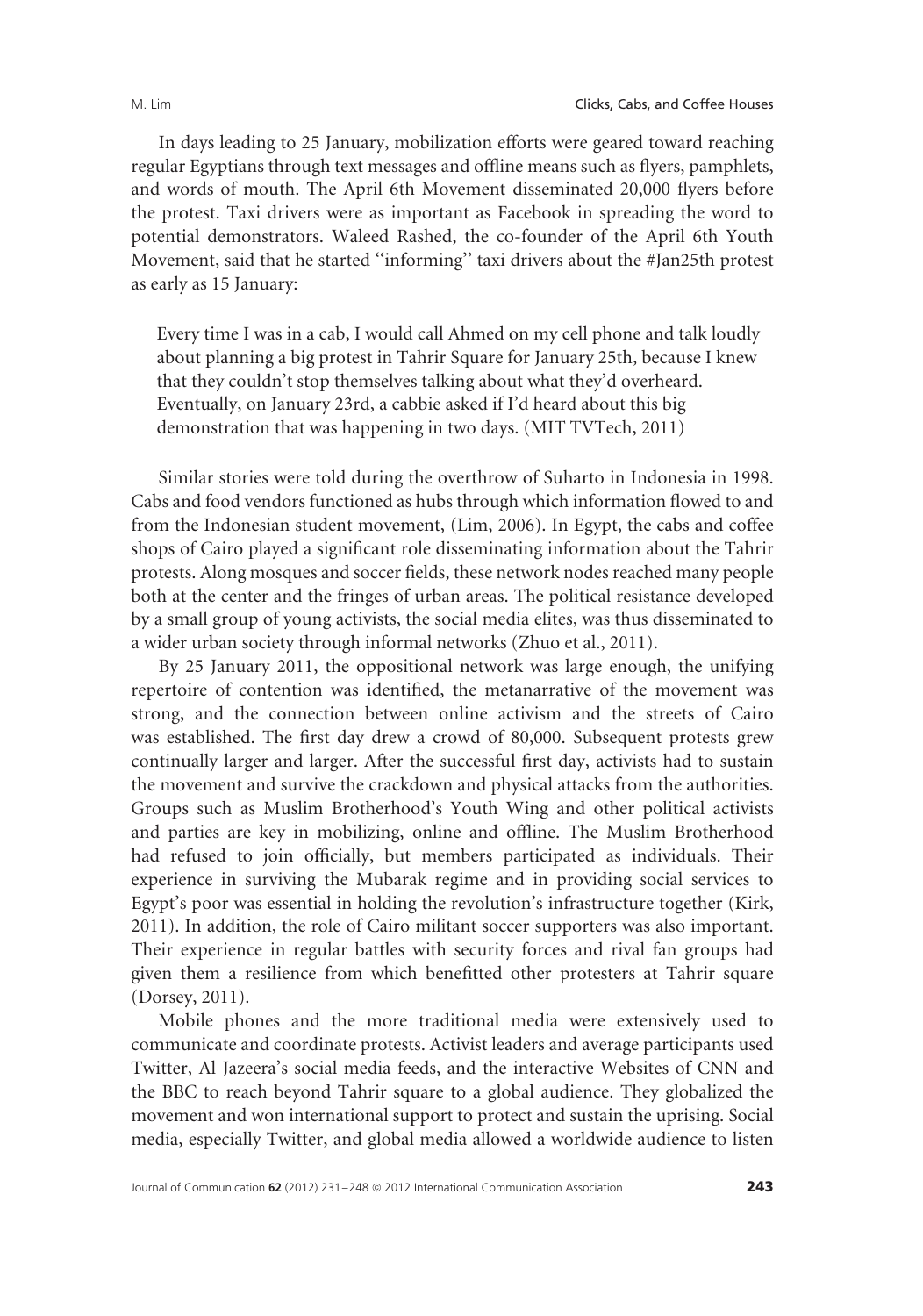to the voice of the Egyptian opposition rather than to the state's point of view. When the government temporarily shut down the Internet, the effect was to ignite even more resistance, domestically and internationally.

#### **Conclusion**

The role of social media in the Egypt revolt can be understood through its relation to social networks and mobilization mechanisms. In Egypt's oppositional movements, social media provided space and tool for the formation and the expansion of networks that the authoritarian government could not easily control. It did so by sustaining both longstanding networks of labor opposition, by facilitating new connections among middle-class youth opposed to the regime, and by supporting the circulation of stories about regime repression and police brutality. Social media functioned to broker connections between previously disconnected groups, to spread shared grievances beyond the small community of activist leaders, and to globalize the reach and appeal of the domestic movement for democratic change.

In achieving these goals, the activities had to overcome limitations of particular technologies, identifying right issues, and craft the shared repertoires of contention. They also had to frame the issues by transforming abstract, complex concerns into a simpler, more tangible narrative that resonated with everyday experience. This entailed focusing the oppositional narrative around victimization and injustice by identifying a few key symbols and iconic figures that would have currency across multiple social networks. A complex sociotechnical system was created not only between social media and the more traditional media, but also between mediated and face-to-face networks.

Social media helped a popular movement for political change to expand the sphere of participation, especially by reaching the country's unemployed and disaffected urban youth who had, in McAdam's (1986) terms, high biographical availability. These media were not the only or even the principal source of information of political mobilization that led to the downfall of Mubarak, but they fit served well and fit with other information networks that were somewhat beyond the regime's control. Although social media helped create fertile context for revolution and were essential during the heady days of Tahrir Square protests in early 2001, their ultimate role continues to play out in the unfolding future of the Egyptian revolution.

#### **References**

Al-Anani, K. (2005, May 9) Egypt's democratisation: Reality or mirage? In *OpenDemocracy*. Retrieved from http://www.opendemocracy.net/democracy-protest/article\_2491.jsp

April 6th Youth. (2011, 15 July). April 6th Youth Movement—we are we ???. Retrieved from http://www.tahrirdocuments.org/2011/09/april-6th-youth-movement-–-who-are-we/

Azimi, N. (2005, August 31). Egypt's youth have had enough. *OpenDemocracy*. Retrieved from http://www.opendemocracy.net/democracy-protest/enough\_2794.jsp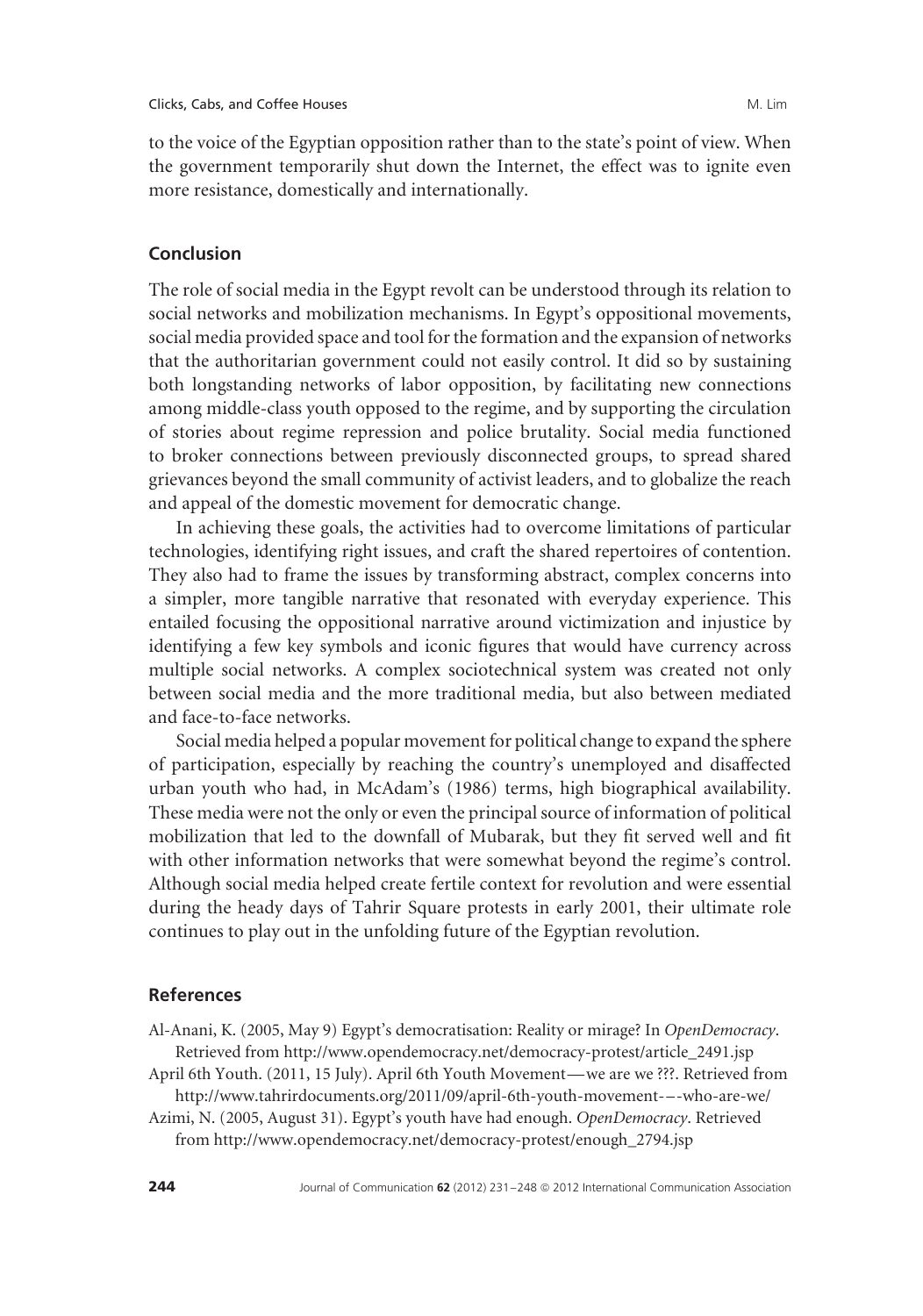- 
- Barber, B. (1996) *Jihad vs. McWorld: How globalism and tribalism are reshaping the world.* New York, NY: Ballantine Books.
- Bassiouny, M, & Said, O. (2008). A new workers' movement: The strike wave of 2007. *International Socialism*, **118.** Retrieved from http://www.isj.org.uk/index.php4?id=429.
- Bogad, L. M. (2005). Tactical carnival: Social movements, demonstrations, and dialogical performance. In J. Cohen-Cruz & M. Schutzman (Eds.). *A Boal companion* (pp. 46–58). New York, NY: Routledge.
- Buechler, S. M. (2000). *Social movements in advanced capitalism: The political economy and cultural construction of social activism.* Oxford: Oxford University Press.
- Carnegie Endowment for International Peace (2010). Kifaya (The Egyptian Movement for Change). In *Oppositional Movements.* Retrieved from http://egyptelections. carnegieendowment.org/2010/09/22/the-egyptian-movement-for-change-kifaya
- Chick, K. (2010, June 24). Egypt's denial of police brutality in Khalid Said death spurs fresh protest. *The Christian Science Monitor.* Retrieved from http://www.csmonitor. com/World/Middle-East/2010/0624/Egypt-s-denial-of-police-brutality-in-Khalid-Saiddeath-spurs-fresh-protest
- City Population (2011, May 4). *Egypt*. Retrieved from http://www.citypopulation.de/ Egypt.html
- Cooper, A. (Host) (2011, February 11). *Ghonim: Facebook to thank for freedom* [Television broadcast]. Retrieved from http://www.cnn.com/video/?/video/bestoftv/2011/02/11/ exp.ghonim.facebook.thanks.cnn
- Cohen, R. (2011, January 24). Facebook and Arab dignity. *New York Times*. Retrieved from http://www.nytimes.com/2011/01/25/opinion/25iht-edcohen25.html
- Demographia (2011). Demographia world urban areas (World Agglomerations). Retrieved from http://www.demographia.com/db-worldua.pdf
- Dorsey, J. M. (2011, January 26). Soccer fans play key role in Egyptian protests. Retrieved from http://bleacherreport.com/articles/585682-soccer-fans-play-key-role-in-egyptianprotests
- Dubai School of Government (2011). Facebook usage: Factors and analysis. In *Arab Social Media Report,* **1**(1). Retrieved from http://www.dsg.ae/portals/0/ASMR%20Final% 20May%208%20high.pdf
- Egyptian Cabinet Information and Decision Support Center. (2010, April 23). *Electronic media in Egypt: Reality and challenges*, **2**(4). Retrieved from http://www.idsc.gov.eg/ upload/NewsLetters/April.pdf
- El-Ghobashy, M. (2005, February 2). Egypt looks ahead to portentous year. In *Middle East Report Online*. Retrieved from http://www.merip.org/mero/mero020205
- El-Sayed, M. (2006, December 21–27). Divided they stand. *Al-Ahram Weekly Online*. Retrieved from http://weekly.ahram.org.eg/2006/825/eg6.htm
- Eltahawy, M. (2010, June 25). Generation Mubarak/Generation Facebook. *Huffington Post*. Retrieved from http://www.huffingtonpost.com/mona-eltahawy/generationmubarakgenerat\_b\_625409.html
- Etling, B., Kelly, J., Faris, R., & Palfrey, J. (2009, June 16). Mapping the Arabic blogosphere: Politics, culture, and dissent. Retrieved from http://cyber.law.harvard.edu/ sites/cyber.law.harvard.edu/files/Mapping\_the\_Arabic\_Blogosphere\_0.pdf.
- Faris, D. M. (2009). *The end of the beginning: The failure of April 6th and the future of electronic activism in Egypt. Arab Media & Society,* **9**(Fall). Retrieved from http://www. arabmediasociety.com/index.php?article=723&printarticle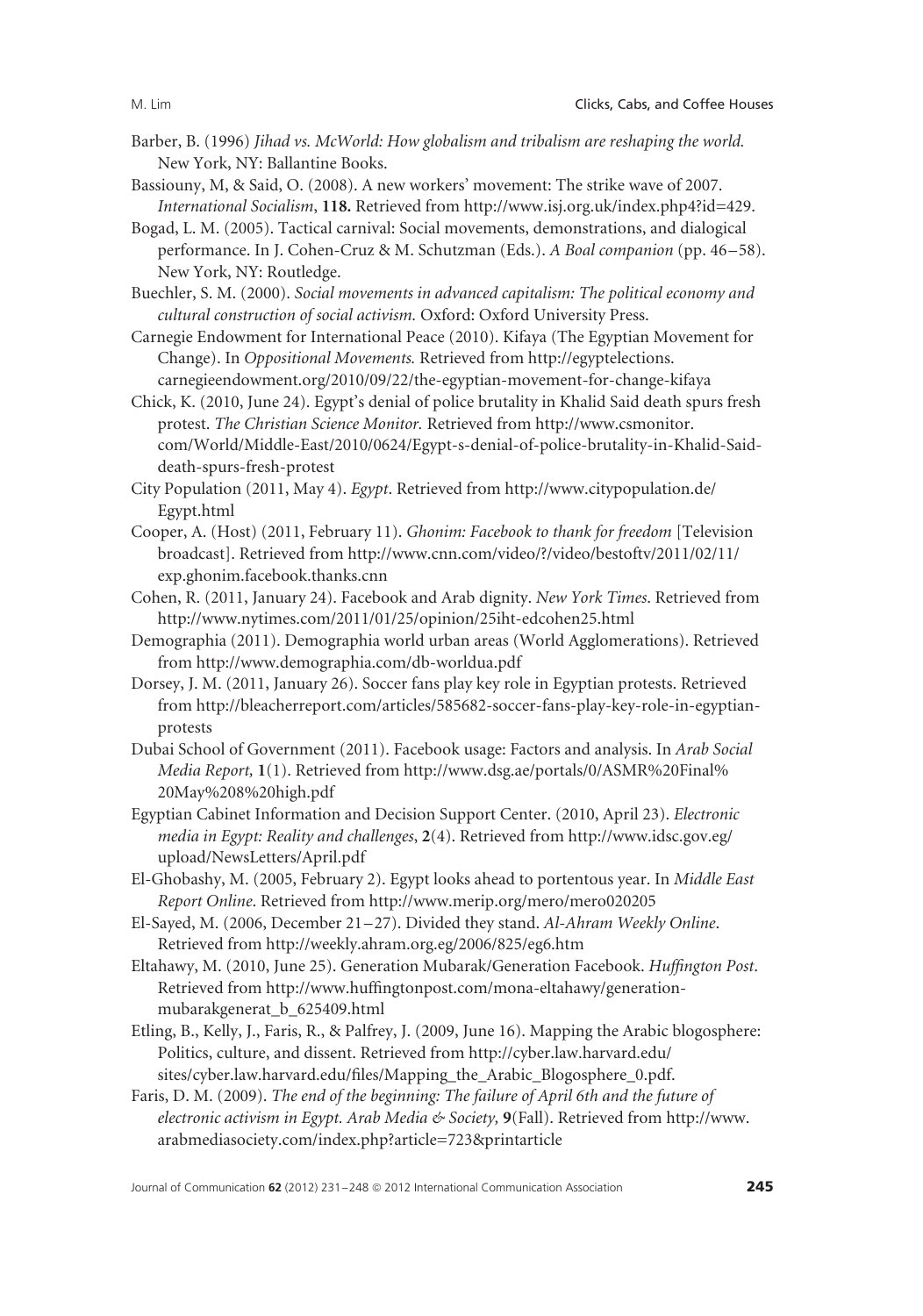- Fleishman, J. (2011, January 27). Young Egyptians mount unusual challenge to Mubarak. *Los Angeles Times.* Retrieved from http://articles.latimes.com/2011/jan/27/world/ la-fg-egypt-youth-20110128
- Fox, E. (1994). Communication media in Latin America. *Journal of Communication*, **44**(3), 4–8. DOI:10.1111/j.1460-2466.1994.tb00695.x

Freedom House (2011). *Freedom in the World 2011 Survey Release.* Retrieved from http://www.freedomhouse.org/images/File/fiw/FIW\_2011\_Booklet.pdf.

Gamson, W. A. (1992). The social psychology of collective action. In A. D. Morris and C. Mueller (Eds.), *Frontiers in social movement theory* (pp. 53–76). New Haven, CT: Yale University Press.

Geiser, L. (2010). Egyptian labor activists assess their achievements: An interview with Kamal Abbas and Kamal Abu Eita. In *Middle East Report Online*, **40**(Fall). Retrieved from http://www.merip.org/mer/mer256/egyptian-labor-activists-assess-their-achievements

- Goffman, E. (1974). *Frame analysis: An essay on the organization of experience.* New York, NY: Harper & Row.
- Granovetter, M. S. (1973). The strength of weak ties. *The American Journal of Sociology*, **78**(6), 1360–1380. DOI:10.1086/225469
- Gutstein, D. (1999). *How the Internet undermines democracy.* Toronto, Canada: Sodart.
- Hague, B., & Loader, B. (Eds.). (1999) *Digital democracy: Discourse and decision making in the information age.* London, England: Routledge.
- Howard, P. N. (2010). *The digital origins of dictatorship and democracy: Information technology and political Islam.* New York, NY: Oxford University Press.
- International Monetary Fund (2010). Egypt: Inflation rate (consumer prices) (%). [Data file]. Retrieved from http://www.indexmundi.com/g/g.aspx?c=eg&v=71
- Kamarck, E., & Nye, J. (1999). *Democracy.com? Governance in a networked world.* Hollis, NH: Hollis Publishing.
- Kirk, M. (Writer & Producer) (2011, February 22). Revolution in Cairo [Television series episode]. In *Frontline.* Boston, MA: WGBH Educational Foundation. http://www. pbs.org/wgbh/pages/frontline/revolution-in-cairo/
- Lim, M. (2004). Informational terrains of identity and political power: The Internet in Indonesia. *Antropologi Indonesia*, **27**(73), 1–11.
- Lim, M. (2005). *Islamic radicalism and anti Americanism in Indonesia: The role of the Internet. Policy Studies Series.* Washington, DC: East West Center.
- Lim, M. (2006). Cyber-urban activism and political change in Indonesia. *Eastbound*, **1**(1), 1–19. Retrieved from http://eastbound.eu/site\_media/pdf/060101LIM.pdf

Lim, M. (2009). Muslim voices in the blogosphere: Mosaics of local-global discourses. In. M. McLelland & G. Goggin (Eds.), *Internationalizing internet studies: Beyond Anglophone paradigms* (pp. 178–195). London, UK: Routledge.

Locke, J. L. (1998). *The de-voicing of society: Why we don't talk to each other anymore.* New York, NY: Simon and Schuster.

- Lynch, M. (2007). Blogging the new Arab public. In *Arab Media & Society*, **1**(Spring). Retrieved from http://www.arabmediasociety.com/?article=10
- Lynch, S. (2011, July 8). Key force in Tahrir Square: Egypt's labor movement. *The Christian Science Monitor.* Retrieved from http://www.csmonitor.com/World/Middle-East/2011/0708/Key-force-in-Tahrir-Square-Egypt-s-labor-movement
- McAdam, D. (1986). Recruitment to high-risk activism: The case of Freedom Summer. *The American Journal of Sociology*, **92**(1), 64–90. DOI:10.1086/228463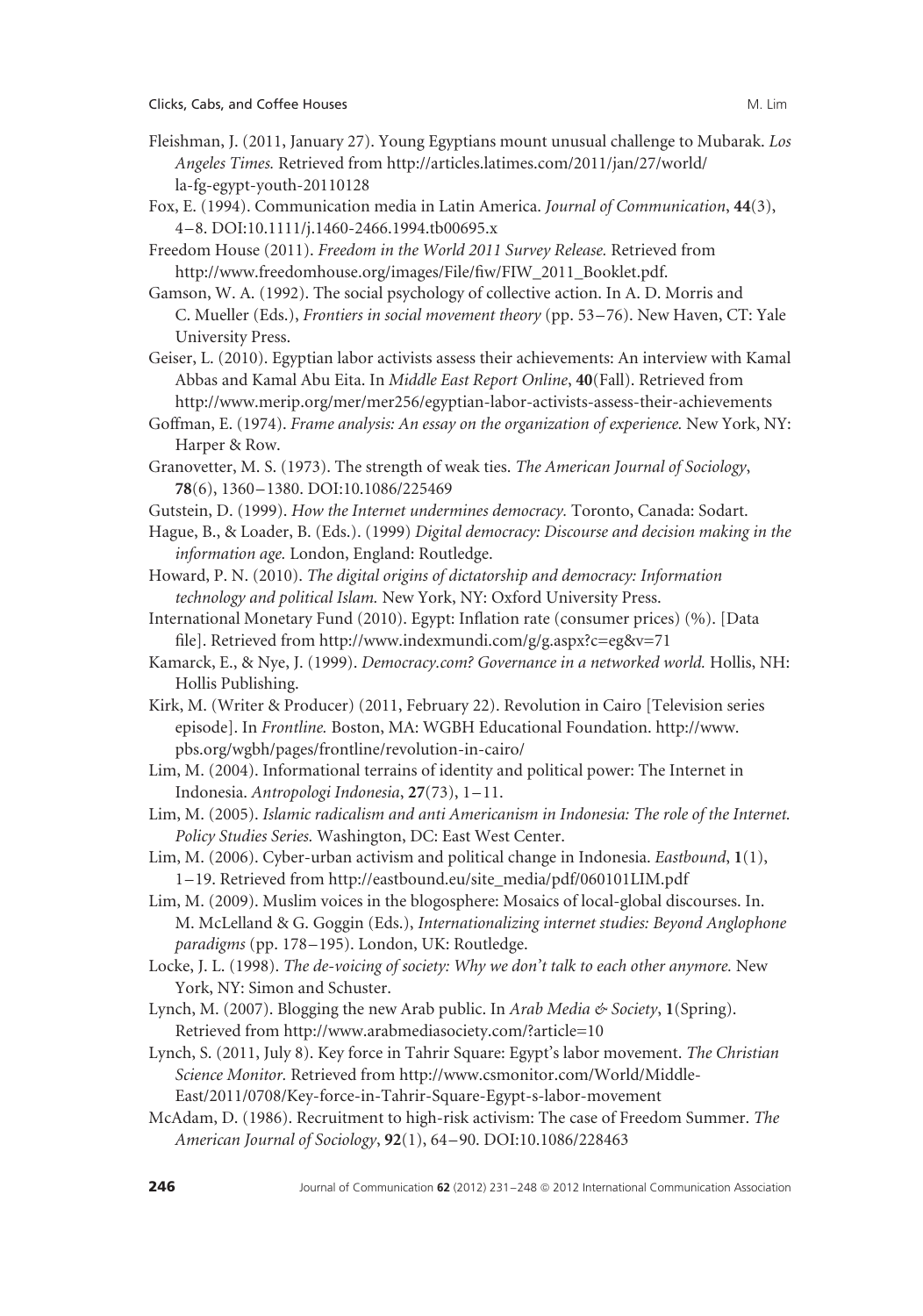- McAdam, D., Tarrow, S. G., & Tilly, C. (2001). *Dynamics of contention.* Cambridge, England: Cambridge University Press.
- MIT TechTV (2011, April 29). *CIS Starr Forum: Egypt's Revolution* [Video webcast]. Cambridge: MIT Center for International Studies. Retrieved from http://techtv.mit.edu/videos/12512-cis-starr-forum-egypts-revolution
- Moore, R. (1999). Democracy and cyberspace. In Hague, B. & Loader, B. (Eds.) (*Digital democracy: Discourse and decision making in the information age*. London, England: Routledge.
- Morozov, E. (2011). *The net delusion: The dark side of internet freedom.* New York, NY: PublicAffairs.
- Nicoducaire (2007, March 16). Police crack down on Kefaya demo; at least 35 detained. Retrieved from http://nicoducaire.over-blog.com/article-6034044.html
- Oweidat, N., Benard, C., Stahl, D., Kildani, W., O'Connell, E., & Grant, A. K. (2008). The Kefaya movement: A case study of a grassroots reform initiative [Monograph]. Retrieved from http://www.rand.org/pubs/monographs/2008/RAND\_MG778.pdf
- Radsch, C. (2008). Core to commonplace: The evolution of Egypt's blogosphere. *Arab Media & Society*, **6**(Fall). Retrieved from http://www.arabmediasociety.com/?article=692.
- Randeree, B. (2011, July 11). Inside the Arab Spring. *Aljazeera*. Retrieved from http://english.aljazeera.net/indepth/features/2011/07/201177101959751184.html
- Rich, F. (2011, February 5). Wallflowers at the revolution. *New York Times.* Retrieved from http://www.nytimes.com/2011/02/06/opinion/06rich.html
- Shehab, S. (2005, December 29–January 4, 2006). That's enough. *Al-Ahram Weekly Online.* Retrieved from http://weekly.ahram.org.eg/2005/775/sc122.htm
- Spot On (2010). Egypt Facebook demographics [Data file]. Retrieved from http://www.spotonpr.com/egypt-facebook-demographics/
- Stekelenburg, J., & Klandermans, B. (2007). Individuals in movements: A social psychology of contention. In B. Klandermans & C. Roggeband (Eds.). *The handbook of social movements across disciplines* (pp. 157–204). New York, NY: Kluwer.
- Tarrow, S. (1998). *Power in movement: Social movement and contentious politics.* Cambridge, England: Cambridge University Press.
- Telegraph (2009, March 11). Facebook launches in Arabic and Hebrew. Retrieved from http://www.telegraph.co.uk/technology/facebook/4971052/Facebook-launches-in-Arabic-and-Hebrew.html
- Tilly, C. (1986). *The contentious French.* Cambridge, MA: Harvard University Press.
- Tilly, C. (2004). *Social movements, 1768–2004*. London, England: Paradigm.
- Tindall, D. B. (1994). *Collective action in the rainforest: Personal networks, identity, and participation in the Vancouver Island Wilderness Preservation Movement*. Unpublished doctoral dissertation, Department of Sociology University of Toronto, Toronto.
- Tindall, D. B., & Bates, K. (1998, August). *Youth activism and old trees: A study of youth participation in the Vancouver Island Wilderness Preservation Movement.* Paper presented at the American Sociological Association 93rd Annual Meeting, San Francisco, CA.
- Transparency International (2010). Corruption perception index 2010. [Data file]. Retrieved from http://www.transparency.org/policy\_research/surveys\_indices/cpi/2010
- Van de Donk, W., Loader, B. D., Nixon, P. G., & Rucht, D. (2004). *Cyberprotest: New media, citizens and social movements.* London, England: Routledge.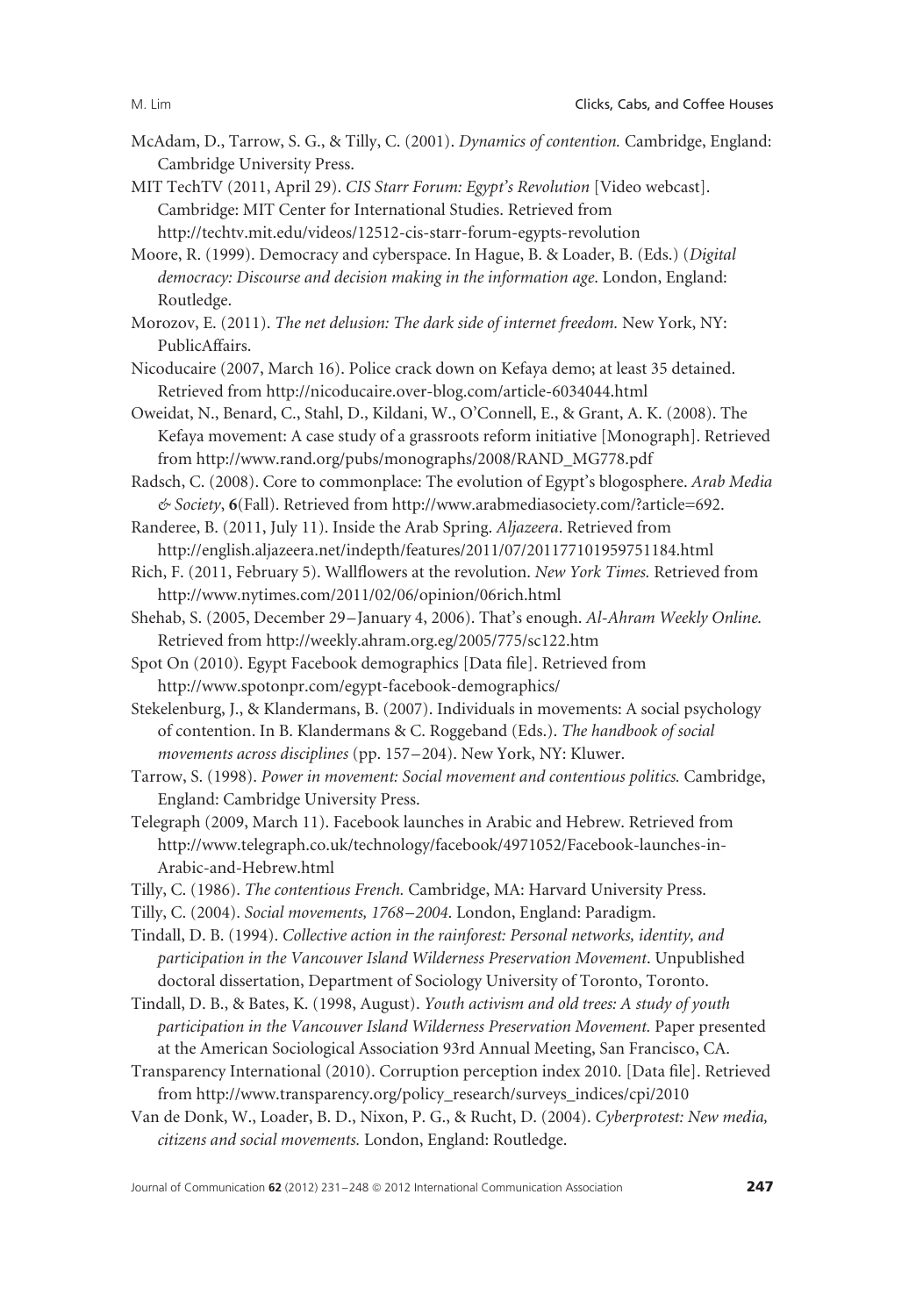- Webster, S. (2011, February 16). Has social media revolutionized revolutions?. *World News*, **87**(15). Retrieved from http://www.jcunews.com/2011/02/16/has-social-mediarevolutionized-revolutions/
- Wilhelm, A. G. (1998). Virtual sounding boards: How deliberative is on-line political discussion. *Information, Communication and Society*, **1**(3), 313–338. DOI:10.1080/13691189809358972
- World Bank (2008). Youth unemployment, existing policies and way forward: Evidence from Egypt and Tunisia. Retrieved from http://info.worldbank.org/etools/docs/ library/243377/day9EgyptTunisia%20Presentation.pdf
- World Bank (2010). Egypt, Arab Rep. [Data file]. Retrieved from http://data.worldbank.org/ country/egypt-arab-republic
- Wright, R. (2011). *Rock the Casbah: Rage and rebellion across the Islamic world.* New York, NY: Simon & Schuster.
- Wright, S. C. (2001). Strategic collective action: Social psychology and social change. In R. Brown & S. Gaertner (Eds.), *Blackwell handbook of social psychology, vol. 4: Intergroup processes* (pp. 409–430). Oxford, England: Blackwell Press.
- Yang, G. (2007). Emotions and social movements. In G. Ritzer (Ed.). *Encyclopedia of sociology* (Vol. 3, pp. 1389–1392). Oxford, UK: Blackwell Press. Retrieved from http://bc.barnard. columbia.edu/∼gyang/Emotions.pdf
- York, J. (2011, January 14). Not Twitter, Not WikiLeaks: A human revolution [Web log post]. Retrieved from http://jilliancyork.com/2011/01/14/not-twitter-not- wikileaks-a-humanrevolution/
- Younis, N. (2007, May 11). War on bloggers unfolds [Web log post]. Retrieved from http://norayounis.com/2007/05/11/240
- Zhuo, X., Wellman, B., & Yu, J. (2011, July/September). Egypt: The first internet revolt? *Peace Magazine*, 6–10. Retrieved from http://homes.chass.utoronto.ca/∼wellman/publications/ egypt/PMag-1107-Egypt-offprint.pdf
- Zuckerman, E. (2006, September 16). Alaa on Egyptian blogs and activism [Web log post]. Retrieved from http://www.ethanzuckerman.com/blog/2006/09/16/alaa-on-egyptianblogs-and-activism/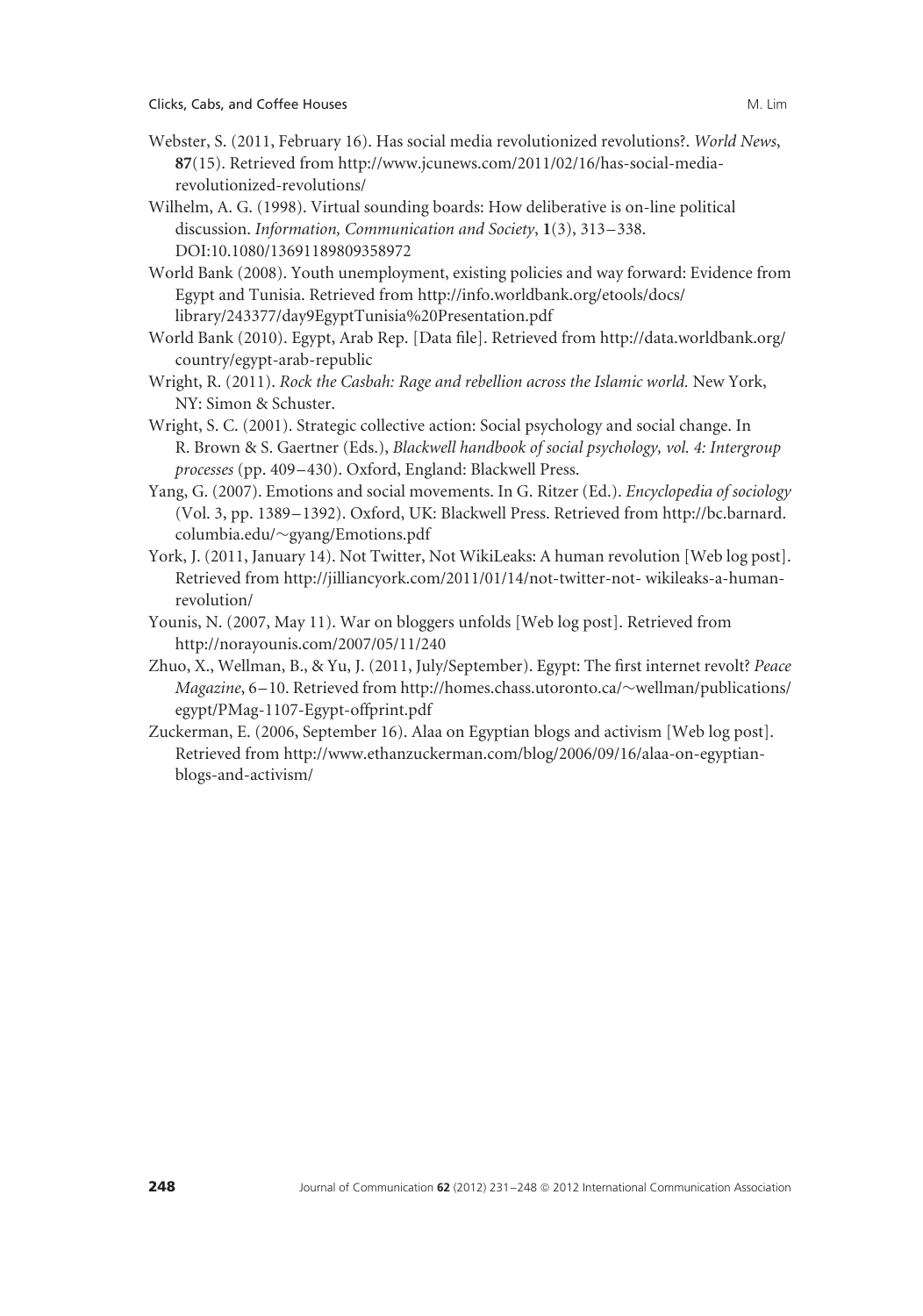网络点击、出租车和咖啡馆:埃及 2004 年至 2011 年的社会媒体和抗议活动

### Merlyna Lim

## 亚利桑那州立大学

【摘要:】

如果将 Tahrir 广场事件放在媒体使用与近期兴起的网上激进主义这个大背景下,我 们对 2011 年初埃及暴乱中社会媒体和政治变革之间关系则有更深的认识。几年来,埃 及最成功的社会运动,包括 Kefaya 事件,四六青年事件和"我们都是萨伊德"事件,都 是利用社会媒体来扩大心怀不满的埃及人的网络,来调解激进分子之间的关系,来使资 源全球化,以及笼络反对派领导人。社会媒体使得这些反对派领导人拥有手段来塑造争 夺的剧目、来框架问题 和宣扬统一的符号,将网络激进主义转化成网络之外的抗议。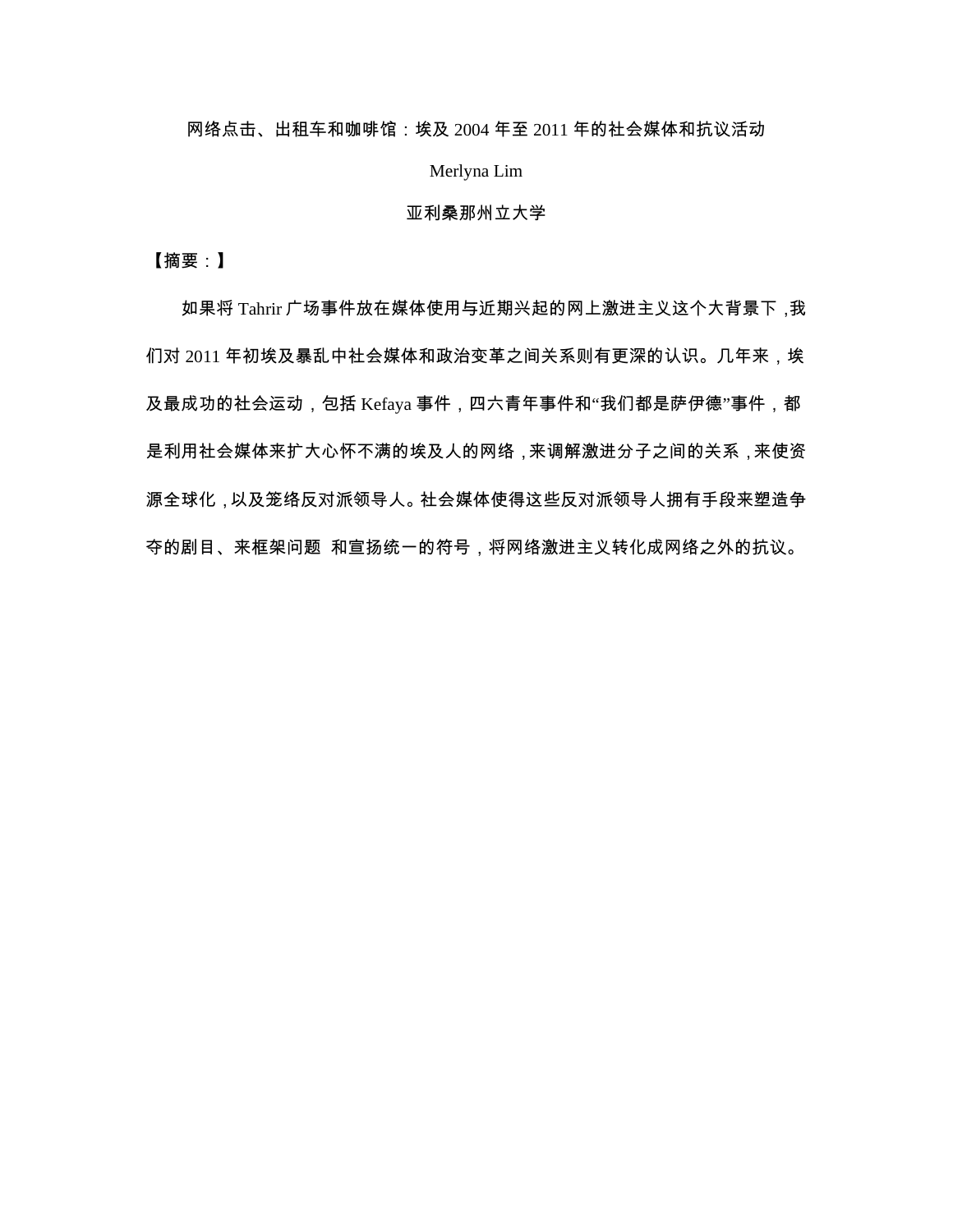Clics, taxis et cafés : les médias sociaux et les mouvements d'opposition en Égypte de 2004 à

## 2011

## Merlyna Lim

Pour approfondir notre compréhension de l'association entre les médias sociaux et le changement politique lors du soulèvement égyptien du début de 2011, les événements de la place Tahrir doivent être replacés dans un plus large contexte d'utilisation des médias et dans l'histoire récente de l'activisme en ligne. Pendant plusieurs années, les mouvements sociaux les plus efficaces en Égypte, incluant Kifaya, le Mouvement de la Jeunesse du 6-Avril et « Nous sommes tous Khaled Saïd », ont été ceux qui ont utilisé les médias sociaux pour élargir les réseaux d'Égyptiens mécontents, négocier les relations entre les activistes et globaliser les ressources et la portée des leaders de l'opposition. Les médias sociaux offraient à ces leaders de l'opposition les moyens de créer des répertoires de controverse, de cadrer les enjeux, de propager des symboles unificateurs et de transformer l'activisme en ligne en manifestations hors ligne

Mots clés : Égypte, activisme, mouvement social, médias sociaux, Facebook, Twitter, blogues, printemps arabe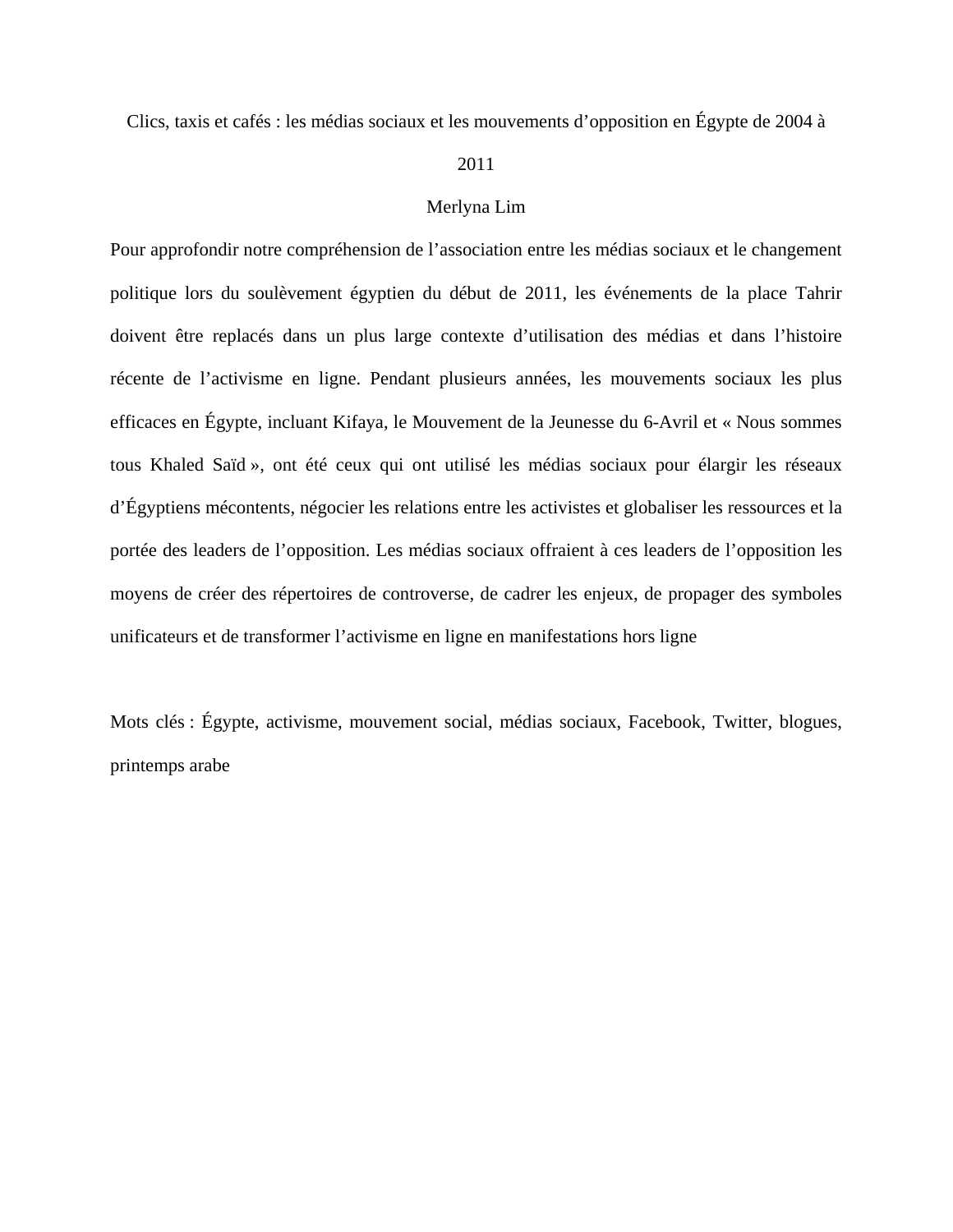Klicks, Taxis und Kaffeehäuser: Soziale Medien und die Oppositionsbewegung in Ägypten zwischen 2004 und 2011

Um unser Verständnis der Beziehung zwischen sozialen Medien und politischem Wandel während des Aufstandes in Ägypten Anfang 2011 zu vertiefen, müssen die Ereignisse auf dem Tahrir Platz in einen Kontext der Mediennutzung und der jüngeren Geschichte des Online-Aktivismus neu eingeordnet werden. Über viele Jahre hinweg zeichneten sich die erfolgreichsten sozialen Bewegungen in Ägypten, wie Kefaya, die Jugend des 6. April und Wir sind alle Khaled Said, dadurch aus, dass sie soziale Medien nutzten, um die Netzwerke entfremdeter Ägypter zu erweitern, Kontakte zwischen Aktivisten zu vermitteln, Ressourcen zu globalisieren und Oppositionsführer zu erreichen. Soziale Medien versorgten die Oppositionsführer mit den Mitteln, ihre Repertoires der Auseinandersetzungen auszugestalten, das Thema zu framen, verbindende Symbole zu propagieren und Online-Aktivismus in Offline-Proteste zu überführen.

Schlüsselbegriffe: Ägypten, Aktivismus, soziale Bewegung, soziale Medien, Facebook, Twitter, Blogging, Arabischer Frühling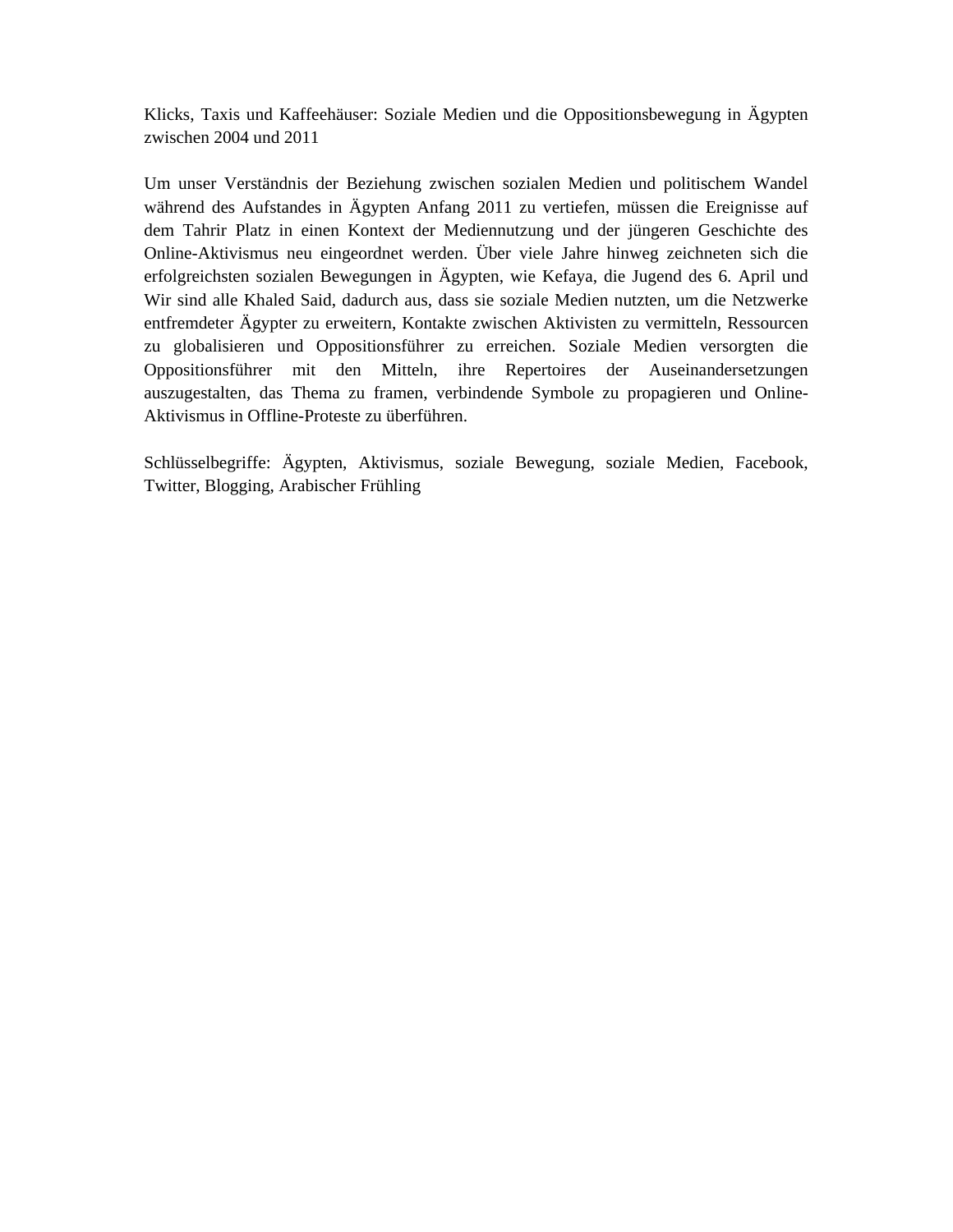## 클릭**.** 택시들**,** 그리고 커피 숍들**:** 소셜미디어와 이집트에서의 반대 운동**, 2004-2011**

Merlyna Lim

Arizona State University

## 요약

2011 년 초반에 이집트의 대중봉기 기간동안의 소셜미디어와 정치적 변화에 관한 관계에 대한 이해를 높이기 위햐여, Tahrir 광장에서의 이벤트들은 보다 큰 미디어 사용과 최근의 온라인 행동주의의 문맥에서 논의되어 져야 한다. 여러해동안, 이집트에서 가장 성공적인 사회운동들, 예들들어 Kefaya, the April 6th Youth, 그리고 We are all Khaled Said 들은 모두 소셜미디어를 사용하여 네트웍을 확대하였다. 소셜미디어는 특히 야권지도자들로 하여금 반내주장을 공유하고, 이슈들을 프레임하고, 단일화된 상징들을 전파하고, 온라인 행동주의를 오프라인 항쟁으로 이끌 수 있는 수단을 제공하였다.